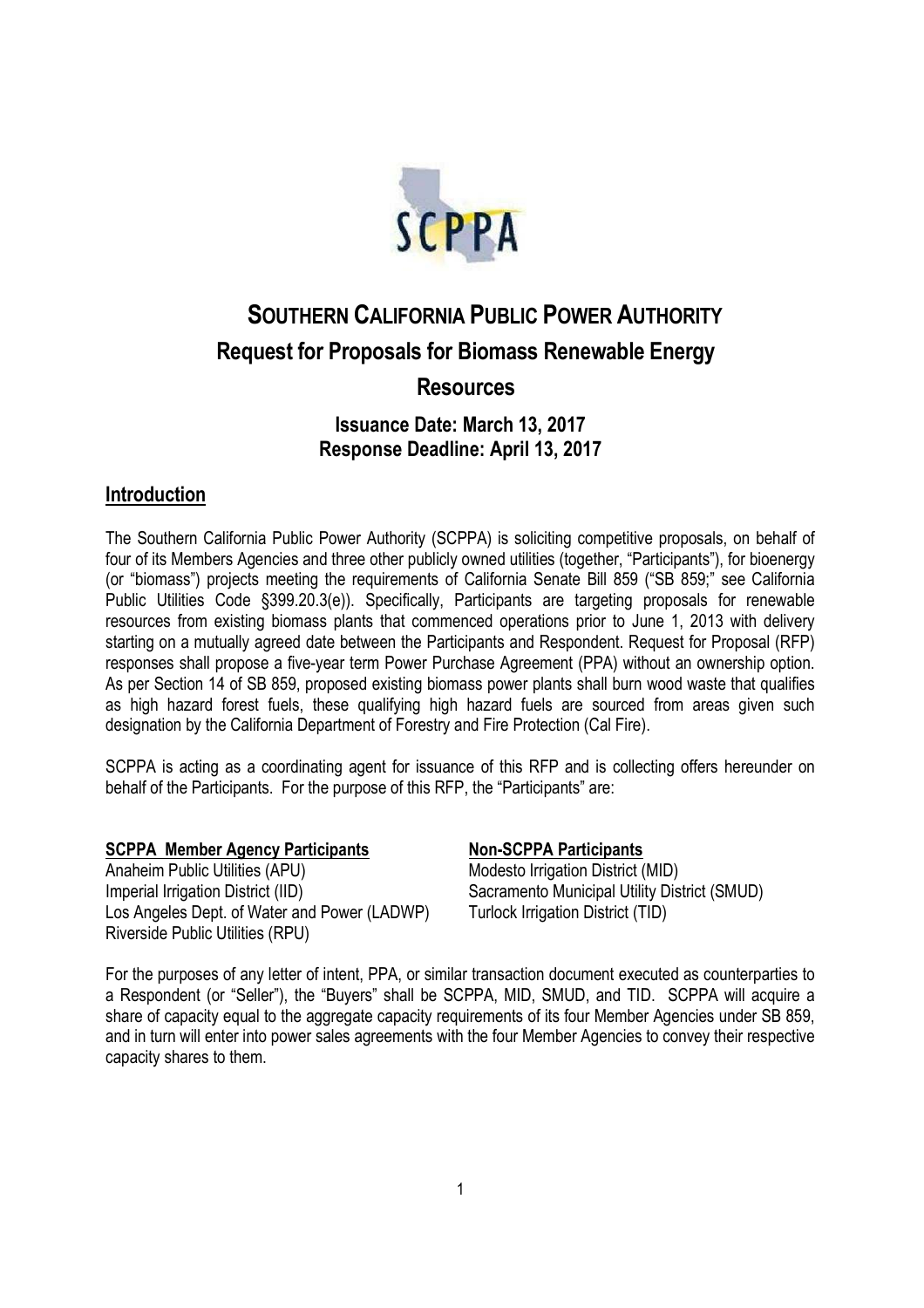#### **Background**

SCPPA, a joint powers authority (JPA) and a public entity organized under the laws of the State of California, was created pursuant to the Government Code of California and a Joint Powers Agreement for the purpose of planning, financing, developing, acquiring, constructing, operating and maintaining projects for the generation or transmission of electric energy and associated products and services. SCPPA is a "cafeteria style" JPA where the Member Agencies have the ability to "opt-in" to the projects they are interested in. SCPPA can procure resources on behalf of Member Agencies with one or more participants.

SCPPA is governed by its Board of Directors, which consists of a representative from each of its Member Agencies. The management of SCPPA is under the direction of an Executive Director who is appointed by the Board.

SCPPA's members include the Imperial Irrigation District and the Cities of Anaheim, Azusa, Banning, Burbank, Cerritos, Colton, Glendale, Los Angeles, Pasadena, Riverside, and Vernon,("Member Agencies"), each of which owns and operates an electric utility to provide service to retail customers within their respective municipal boundaries. Anaheim, Azusa, Banning, Cerritos, Colton, Pasadena, Riverside and Vernon are in the California Independent System Operator's (CAISO) Balancing Authority; the Los Angeles Department of Water and Power (LADWP), Burbank and Glendale are in the LADWP Balancing Authority; and the Imperial Irrigation District operates its own Balancing Authority. Member Agencies' electric utilities are governed by their respective city councils or other locally elected governing bodies.

SCPPA has an active working group focused on renewable energy development. This group, with representation from all twelve of the Member Agencies, meets once a month and has reviewed over eight hundred sixty individual proposals since 2007. As a result, approximately 1,876 MW of capacity is now being or will be delivered through SCPPA resources in support of its members' renewable objectives.

This RFP includes four SCPPA Member Agencies: Los Angeles Department of Water and Power, Imperial Irrigation District, Anaheim, and Riverside; and three California Publicly Owned Utilities: Sacramento Municipal Utility District (SMUD), Modesto Irrigation District (MID), and Turlock Irrigation District (TID).

The Sacramento Municipal Utility District (SMUD) is the primary distributor of electric power within an area of approximately 900 square miles in central California encompassing primarily the area of Sacramento County. The service area includes the capital of California, Sacramento, the populous areas principally to the northeast and south of the City of Sacramento (the "City" or "Sacramento") and the agricultural areas to the north and south. SMUD's electric system supplies power to a population of approximately 1.4 million with a total annual retail load of approximately 10,523 million kWh. SMUD's annual peak load has averaged 2,990 MW over the last three years, with SMUD's record peak load of 3,299 MW occurring on July 24, 2006.

Turlock Irrigation District (TID) is an irrigation district organized under the provisions of the California Water Code and has the powers provided therein for irrigation districts. Organized in 1887, TID was the first of 65 irrigation districts to be formed in the State of California (the "State"). TID provides electric service within its approximately 662 square miles electric service area that includes portions of Stanislaus, Merced and Tuolumne counties. As of December 31, 2016, TID served approximately 102,000 electric customer accounts. In 2016, TID had total retail electric sales of approximately 2,000 million kWhs and approximately 1,100 million kWhs in wholesale electric sales. Peak demand in 2016 was about 527 MW. TID also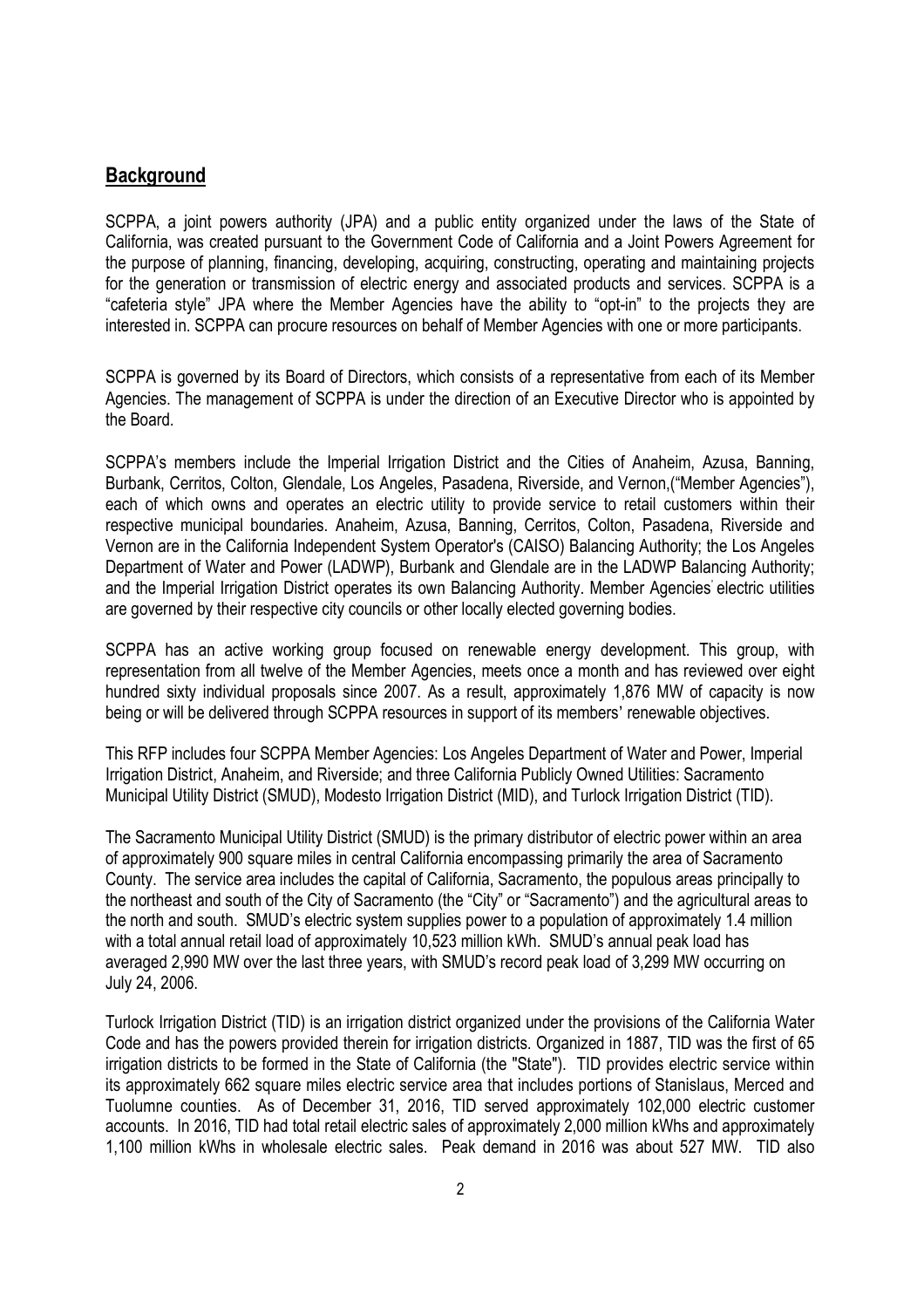supplies water for irrigation use within its irrigation service boundaries, which consist of 308 square miles within its 662 square mile electric service area.

Modesto Irrigation District (MID) is an irrigation district established in 1887 under the irrigation district laws of the State of California. In 1923 MID started selling electricity to local retail customers. Today MID has a peak load of approximately 660 megawatts and retail energy sales of approximately 2,500 million kWhs. MID is on target to meet its 2020 RPS renewable energy procurement requirement with approximately 230 megawatts of renewable energy from solar photovoltaic, wind, biodigester, and small hydroelectric power projects. This addition will add resource diversity to MID's already diverse electric resource portfolio.

SCPPA is soliciting competitive proposals for up to 29 MW of contract capacity for renewable energy from biomass plants, burning high hazard forest fuels that meet the requirements of SB 859, in the proportions required by SB 859. The following Participants' shares comprise this RFP:

| <b>POU</b>                                          | SB 859 Capacity Net<br><b>Deliverable</b><br><b>Requirement, MW</b> |
|-----------------------------------------------------|---------------------------------------------------------------------|
| <b>Modesto Irrigation District</b>                  | 1.6 MW                                                              |
| Southern California Public Power Authority Entities |                                                                     |
| <b>Anaheim Public Utilities</b>                     | 1.3 MW                                                              |
| <b>Imperial Irrigation District</b>                 | 2.4 MW                                                              |
| Los Angeles Department of Water and Power           | 14.3 MW                                                             |
| <b>Riverside Public Utilities</b>                   | 1.3 MW                                                              |
| Sacramento Municipal Utility District               | 6.8 MW                                                              |
| <b>Turlock Irrigation District</b>                  | 1.3 MW                                                              |
| Total                                               | <b>29.0 MW</b>                                                      |

#### **Table 1. Participants' SB 859 Biomass Power Purchase Obligations**

A PPA resulting from this solicitation will be structured to purchase As-Available Energy with Resource Adequacy benefits. Participants reserve the right to enter into agreements for less Capacity, or none, depending on cost.

The anticipated schedule for the solicitation process is provided in Table 2: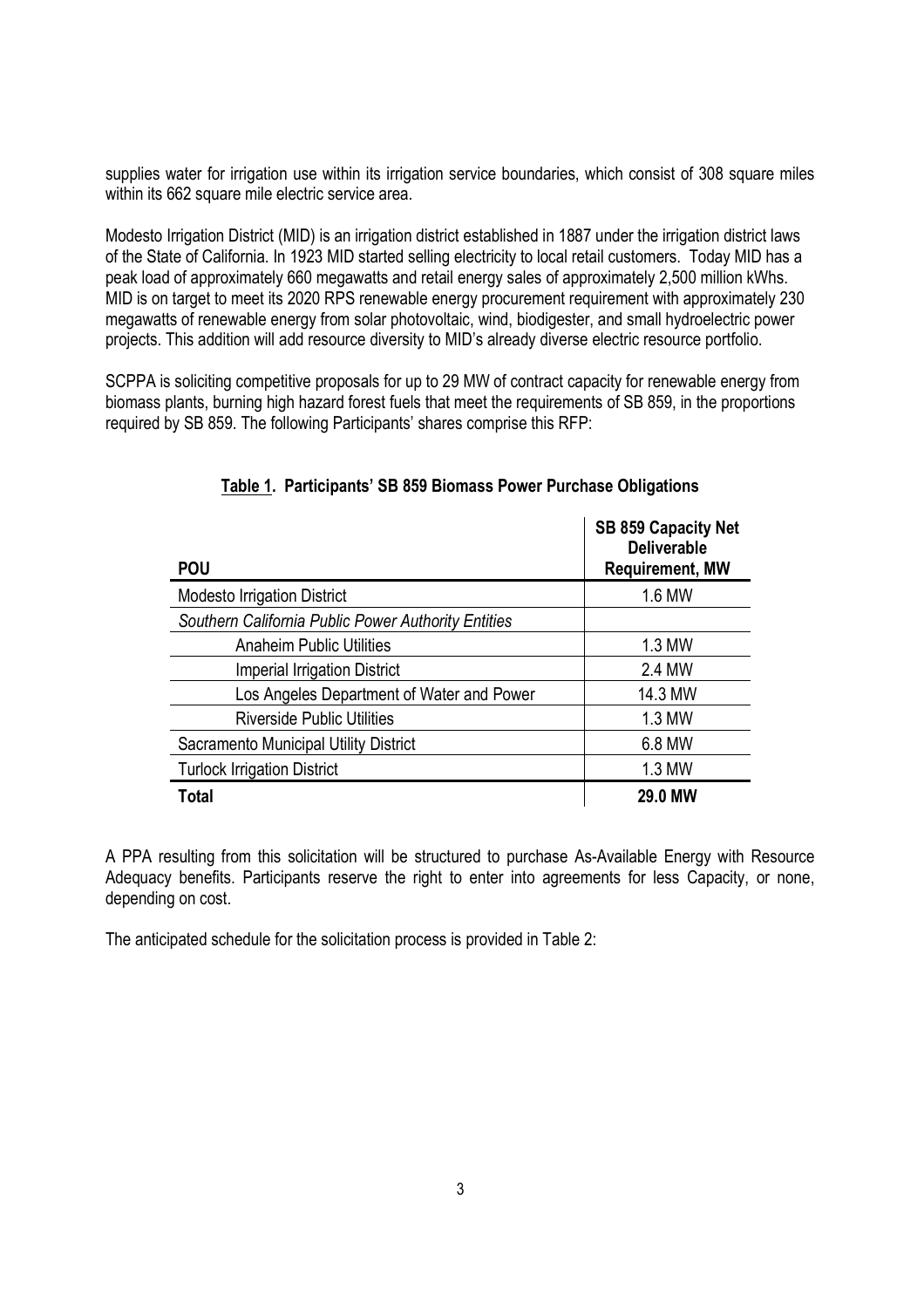### **Table 2. RFP Schedule**

| <b>Action</b>                               | <b>Expected Date</b>                                       |
|---------------------------------------------|------------------------------------------------------------|
| <b>RFP</b> Issued                           | March 13, 2017                                             |
| <b>RFP Questions Cutoff Date</b>            | April 3, 2017                                              |
| <b>RFP Submittal Deadline</b>               | April 13, 2017                                             |
| <b>Finalists Notified (Estimated)</b>       | May 15, 2017                                               |
| Letter of Intent (LOI) Executed (Estimated) | June 16, 2017                                              |
| Begin PPA Negotiations (Estimated)          | One week after Execution<br>of LOI                         |
| Fully Executed PPA in Place (Estimated)     | Approximately 4 months<br>after completing<br>negotiations |

Proposed price must remain valid through RFP evaluations and PPA negotiations until at least September 15, 2017. Respondents can submit proposals for all or a portion of the Participants' SB 859 capacity requirement.

# **RPS and EPS Compliance**

Participants continue to seek resources to support their Renewable Portfolio Standard (RPS) objectives for 2018 and beyond. This RFP seeks to find a best combination of biomass projects or products to deliver energy from facilities that will be RPS compliant (pursuant to Public Utilities Code Sections 399.16 (b)(1) and (b)(2), i.e., energy and associated RECs in Portfolio Content Category 1, and will be compliant with the biomass procurement requirements of SB 859.

Participants require that during the term of any agreement, the Seller shall assume the risk of maintaining and bringing the facility or project into compliance should there be a change in law that renders the facility noncompliant with either RPS or EPS. Since this is one of the critical elements of a renewable project or product for the Participants, please describe how this risk would be assumed and addressed by Seller.

Respondent will be required to have registered the Project with the Western Renewable Energy Generation Information System (WREGIS), and must pay all costs in connection with the issuance and transfer of WREGIS certificates for the Project to SCPPA. All RECs associated with the Energy proposed in the Offer submitted under this RFP must be tracked through WREGIS.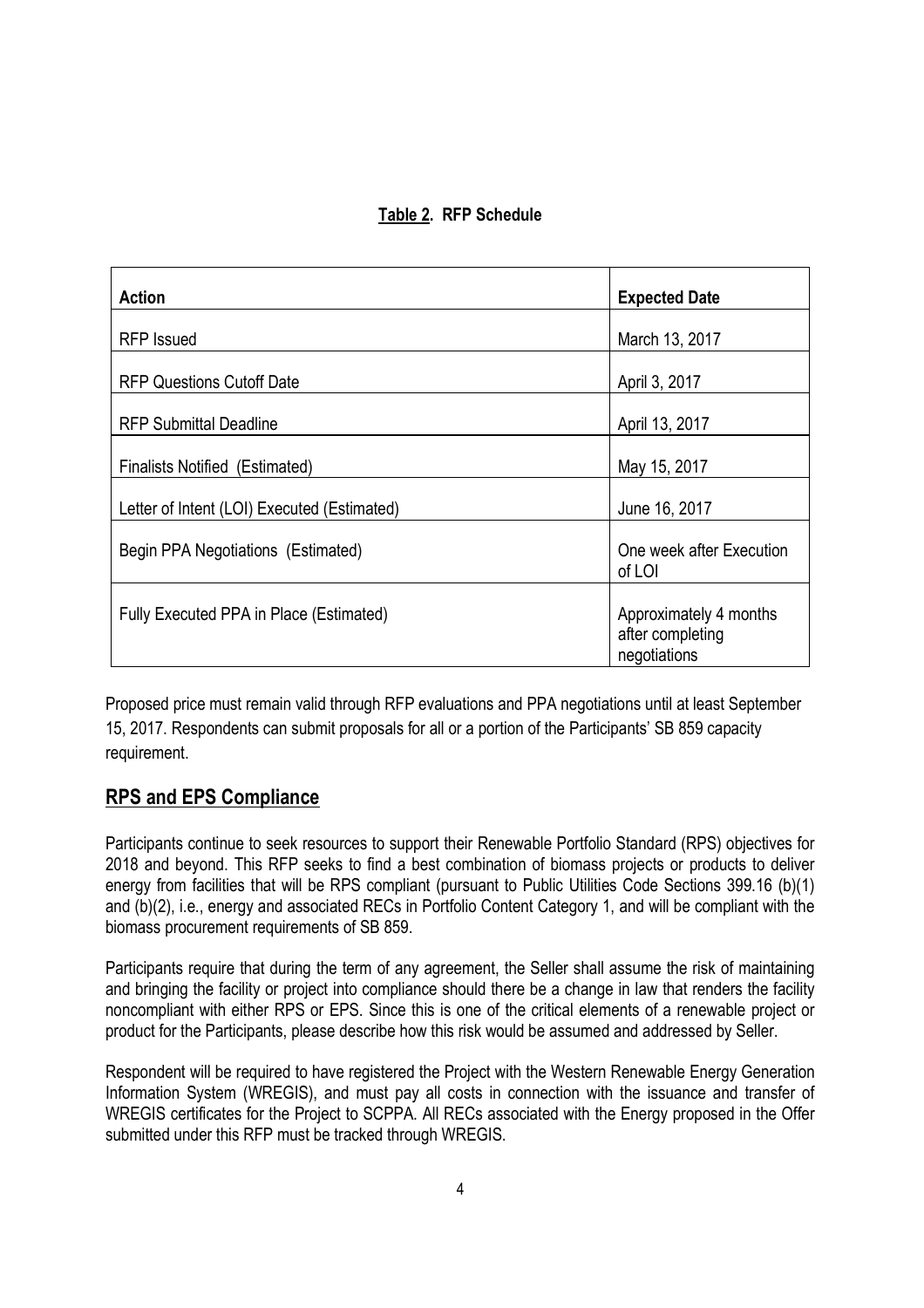All Energy produced by the Eligible Renewable Energy Resource ("ERR") will be required to be reported to WREGIS by the Respondent on a monthly basis. The WREGIS certificates that are created from the underlying energy that was reported will be transferred to the Participants in accordance with the WREGIS timelines, evidencing that the Participants have exclusive rights to all Environmental Attributes associated with subject energy from the ERR. Respondent must ensure that the ERR is certified by the CEC as an ERR to meet the requirements of the California RPS and will be responsible for all costs associated with the maintenance of such certification. The Participants will also receive all Capacity Attributes associated with the operation of the ERR.

### **Proposal Delivery Requirements**

One electronic copy of your proposal must be e-mailed to renewablesrfp@scppa.org or delivered on CD or USB flash drive to the address below by no later than 5:00 p.m. on April 13, 2017:

> Southern California Public Power Authority Attention: 2017 Renewable RFP 1160 Nicole Court Glendora, California 91740

For general questions, please call the SCPPA offices at (626) 793-9364.

Clarification questions regarding this RFP may be addressed to renewablesrfp@scppa.org

Participants seek tangible and timely opportunities to add renewable technologies to their generation portfolios and thus will not entertain experimental or speculative proposals.

Proposals may be submitted at any time through April 13, 2017. SCPPA and Participants reserves the right to review all proposals throughout the process of this RFP, to contact respondents at any time to start negotiations, and to execute one or more agreements before the deadline for delivery of proposals.

Respondents who have previously submitted proposals to SCPPA for consideration may submit updates or revisions to the previous submittals with clearly noted reference to the prior submittal(s) and identify proposed changes, all under a new Transmittal Letter.

Newly submitted proposals by a prior Respondent may make reference to prior submittals for any required elements that have not changed (such as experience) rather than resubmitting boilerplate information.

No contact may be made with the Board of Directors, Committee Members, or Participants concerning this RFP.

All information received by SCPPA and Participants in response to this RFP is subject to the California Public Records Act and all submissions may be subject to review in the event of an audit.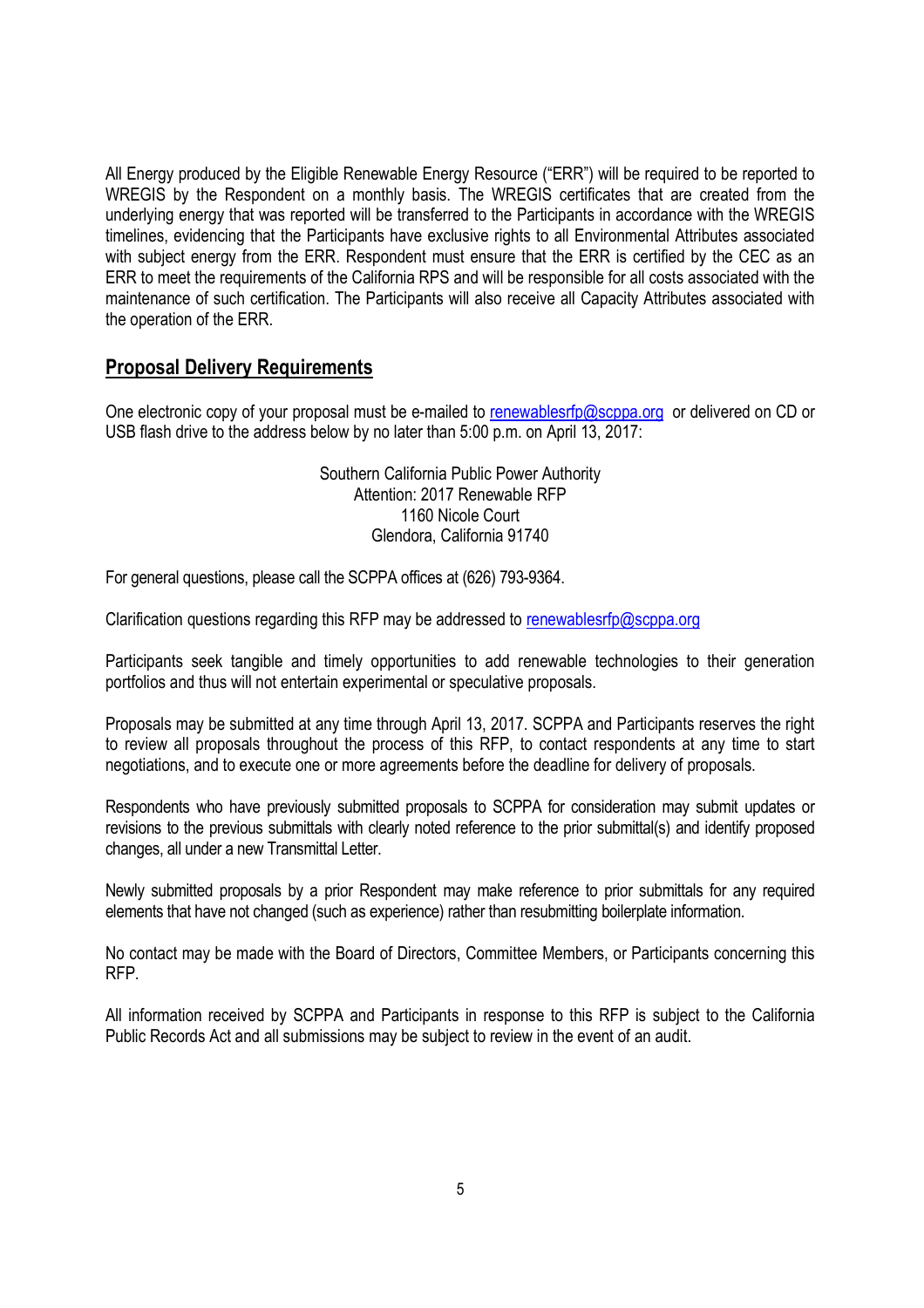# **Required Elements of Proposals**

**1. Transmittal Letter:** Provide a brief statement of the Respondent's understanding of the work to be done and commitment to perform the work as scheduled, including a summary of any exceptions taken to the RFP requirements, statement of work, specifications, and reference to any proposed contractual terms and conditions required by the Respondent. An officer authorized to bind must sign the proposal on behalf of the Respondent and must include the following declarations on the Transmittal Letter:

> *"This proposal is genuine, and not sham or collusive, nor made in the interest or in behalf of any person not herein named; the respondent has not directly or indirectly induced or solicited any other respondent to put in a sham bid, or any other person, firm or corporation to refrain from submitting a proposal; and the respondent has not in any manner sought by collusion to secure for themselves an advantage over any other respondent."*

- **2. Applicant Information:** Provide the legal name of the company or entity making the proposal, the legal structure or form of the entity (e.g., Corporation, or LLC), physical address, e-mail address, telephone, and names and titles of individuals authorized to represent the Respondent.
- **3. Renewable Category:** Clearly identify the proposal as the following eligible renewable energy resource electricity products:
	- a. Biomass, including dedicated forest waste feedstock meeting the requirements of Section 14 the recently enacted California Senate Bill SB 859.
	- b. Proposals must be from biomass Projects located within California.
	- c. Existing biomass projects must have commenced operations prior to June 1, 2013.
	- d. Fuel source must comply with the High Hazard Fuels requirements specified by SB 859. At least 80 percent of the feedstock of an eligible facility, on an annual basis, shall be a byproduct of sustainable forestry management, which includes removal of dead and dying trees from Tier 1 and Tier 2 high hazard zones and is not that from lands that have been clear cut. At least 60 percent of this feedstock shall be from Tier 1 and Tier 2 high hazard zones.
- **4. Project Details:** Clearly identify the proposed project, including the following information:
	- a. **Project Description:** Project name and location, and phases of development if applicable.
	- b. **Contract Quantity:** In MW and GWh/year, and by project phase if applicable, including nameplate and net capacity ratings and proposed amount of energy to be delivered. Please provide all MW increment options available for the project.
	- c. **Pricing:** Please provide all pricing structure options available.
		- **Energy Price (variable):** Expressed in nominal dollars (as of the year of COD) in \$/MWh, and itemized by cost components if applicable; the Energy Price will start on the Commercial Operation Date (COD) and may include fixed price annual escalation rates or index plus fixed price component.
		- ii) **Energy Price (fixed):** Expressed in nominal dollar value (as of the year of COD) in \$/MWh, with no escalation thereafter. This pricing structure is preferred by some of the Participants.
	- d. **Delivery Term:** Delivery term shall be 5 years. Please specify alternative delivery term options available, if any, including seasonal and/or intra-day delivery profile options.
	- e. **Energy Availability:** Maximum and minimum monthly capacity factors, seasonal shapes, resource availability profile, reliability indices (reliability of the distribution system distribution indices to potentially Forced Outage Ratios or Planned Outage Ratios of generators),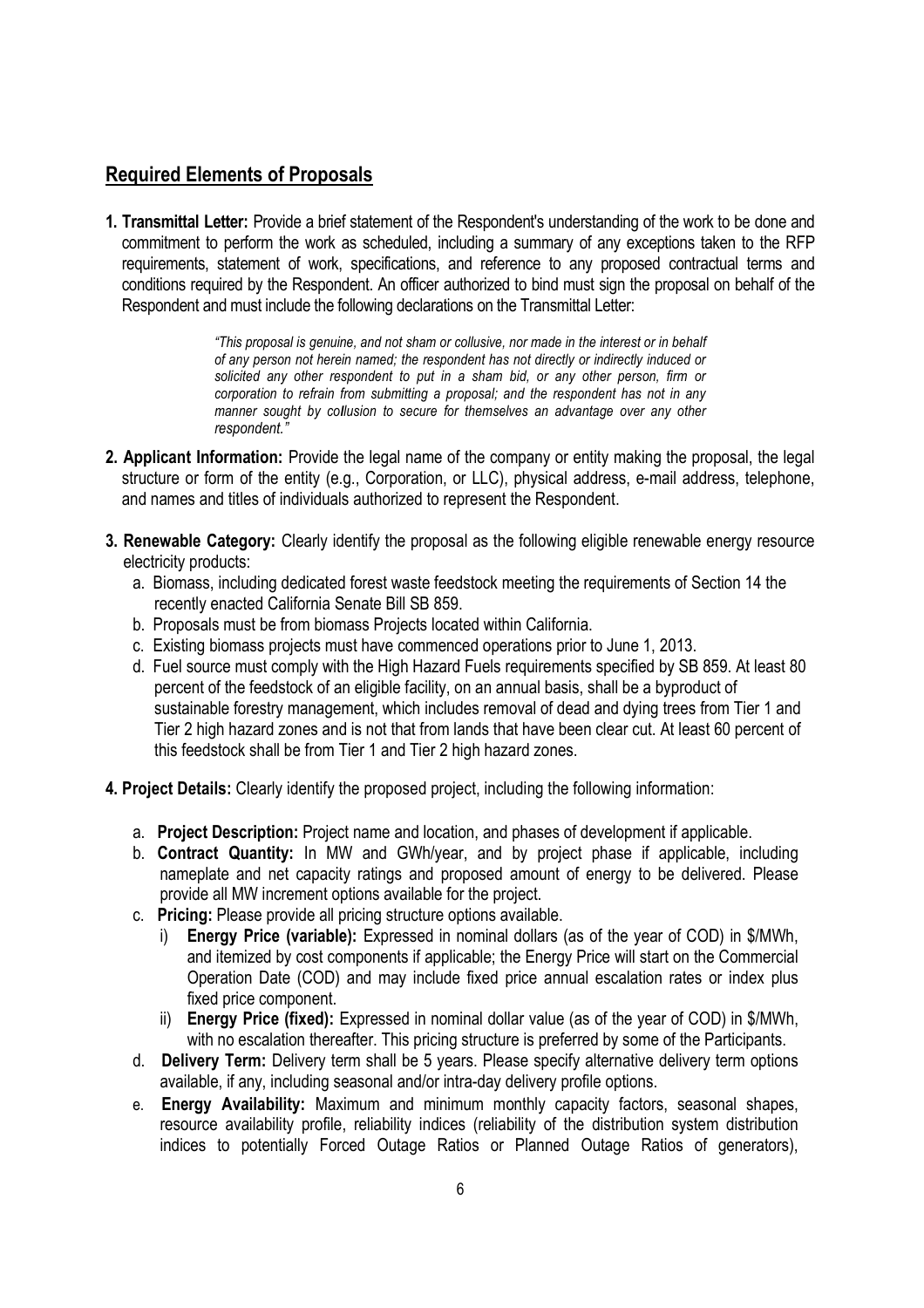dispatchability (by unit or phase if applicable) and scheduling requirements/limitations, if any; any rights for Participants to perform full or partial dispatch, and economic curtailment.

f. **Point of Delivery (POD)**: Cost of transmission to the Point of Delivery shall be included in the Cost of Energy. Point of Delivery must be at or deliverable to the Project's CAISO Pnode. Respondent shall provide the Pnode of the proposed Point of Delivery. Other delivery points may be identified by Respondents on the condition that any and all associated costs of transmission ancillary services and scheduling are included up to the Point of Delivery.

**Note:** Project evaluations will include the full cost of delivery to the Participants' customers within California. The Point of Delivery to the CAISO must indicate whether the project qualifies for Resource Adequacy and/or Local Capacity Requirement capacity benefits.

- g. **Environmental Attributes:** Ensure that Participants shall receive any and all environmental attributes associated with the generating facility and the energy output, including but not limited to renewable energy credits and air emission credits or offsets (i.e., Greenhouse Gas Credits, at the location of source and for the gross output of the plant or otherwise credited). Seller shall convey to Participants their pro-rated share of all associated Environmental and/or Green Attributes, but excluding any federal or state tax credits, incentives, or grants associated with the production electricity.
- h. **Combustion:** For any proposals that involve combustion technologies, provide details on the forecasted emissions, emissions controls, and compliance with applicable emissions regulations.
- i. **Category of Environmental Attributes:** Specify whether the project qualifies for Portfolio Content Categories 1 under the California Public Resources Code (CPRC) and how the project would comply with the CPRC and any future interpretations of relevant statutes by the California Energy Commission.
- j. **Capacity Rights/Shared Facilities:** Ensure that Participants shall receive any and all capacity rights associated with the project and/or its produced energy.
	- i) Identify any energy and/or associated project capacity to be provided/committed to parties other than Participants.
	- ii) Identify any project supporting/associated facilities that require shared use or third party access rights, such as intermediate distribution infrastructure, control rooms, or other intermingled facilities. Describe any controls or provisions to assure the continuation of the described project capacity, and other potential impacts on the proposed project.
- k. **Delivery Commencement Date:** Proposed existing biomass projects must have commenced operations prior to June 1, 2013. Provide energy delivery commencement date on proposal.
- l. **Financing and Tax Equity Investor**: Describe how the project will be financed such as; by parent company, backflip leverage, or some sort of Yieldco Structure.
- m. **Credit Support and Security:** Express in nominal dollars (minimum \$100/kW) the amount of Performance Assurance provided from execution of the Power Purchase Agreement through COD and the amount of Performance Assurance provided after Commercial Operation Date as a letter of Credit, cash, or guaranty acceptable to Buyers at Buyers' sole discretion.
- n. **Buyers Operational Reliability Curtailment:** Express in MWh per year or hours per year the amount Buyers can curtail without compensation.
- **5. Experience:** Respondent will clearly identify project participants and management team including those responsible for design, construction, permitting, operations and maintenance.
	- a. Describe your firm's organizational structure, management qualifications, and other contract related qualifications, including number of years the firm has been in business.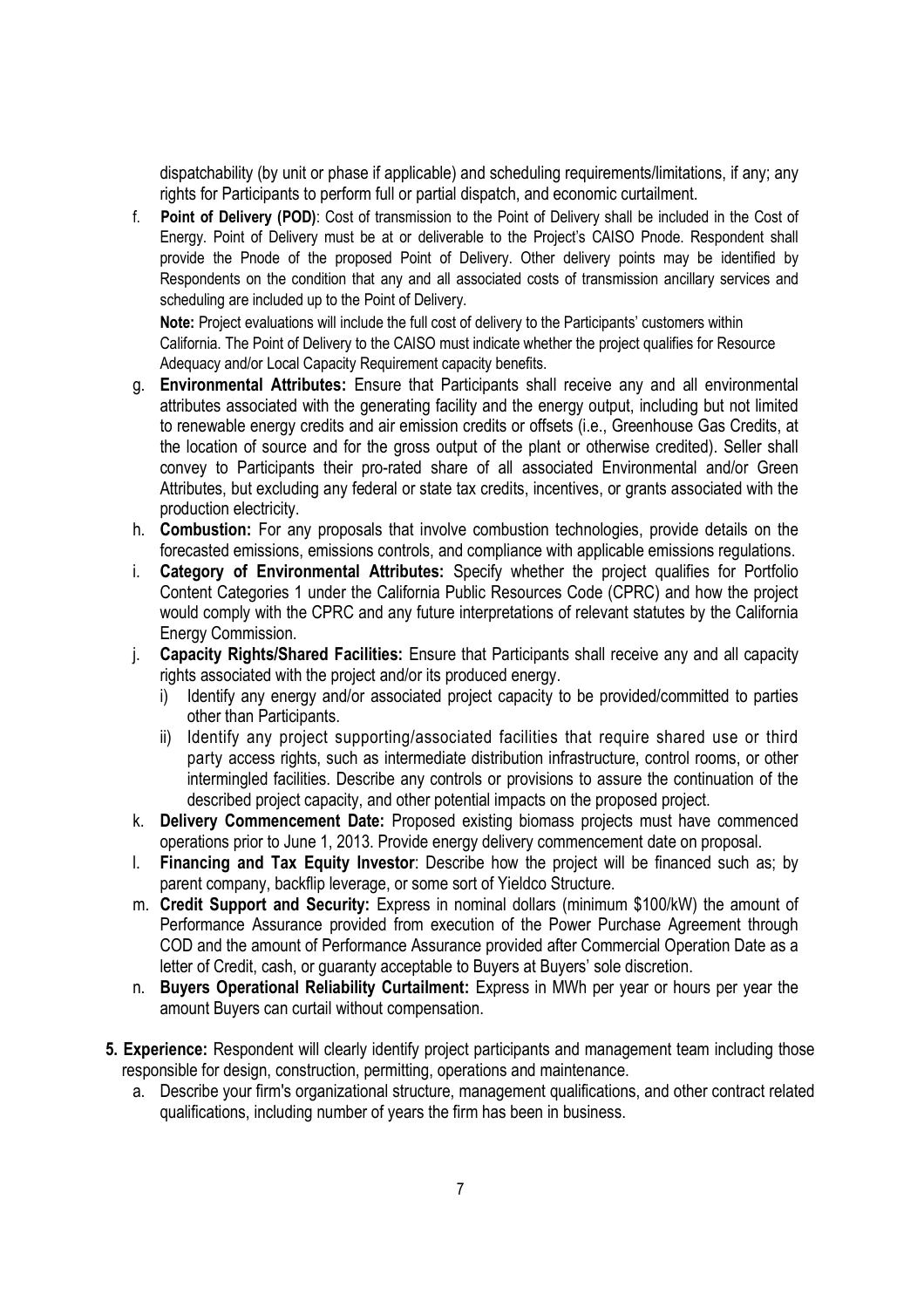- b. Specify key employees and describe their experience with the development, construction, finance closing, commercial operation, and maintenance of similar projects as proposed by Respondent in response to this RFP.
- c. Provide current financial statements of all entities involved as Project participants or as part of the management team. This shall include items such as audited financial statements (not more than twelve months old) annual reports, FERC Form 1, and any other applicable financial information. If none of the above is available, Respondent shall provide verifiable financial statements for the past three (3) years if available, and Respondent's Dunn & Bradstreet identification number, where available.
- d. Provide a commitment statement for the retention and use of key employees as proposed, their availability to initiate and sustain the proposal, as well as planned supplemental employees if key employees are not available to assure project delivery.
- e. Indicate any and all pending litigation that could affect the viability of Respondent's proposal or Respondent's financial stability.
- f. Identify existing projects in commercial operation that Respondent has developed and/or operates. Provide a list of references for similar projects completed, including a contact person, phone number and address.
- g. State whether Respondent will use subcontractors to perform services pursuant to the contract. Should the use of subcontractors be included, Respondent shall provide the same assurances of competence for the subcontractor, plus the demonstrated ability to manage and supervise the subcontracted work. Subcontractors shall not be allowed to further subcontract with others for work on this program. The provisions of this contract shall apply to all subcontractors in the same manner as to the Respondent.
- h. Describe the project/generation technology and technical resource data, including any studies or reports regarding the resource.
- **6. Term Sheet:** The Term Sheet is provided as Appendix B and includes some of the basic and general terms of a PPA as it is practical to present prior to negotiation. The Term Sheet does not include detailed contract language or all the other customary provisions with respect to Forced Outages and Planned Outages and interruptions, metering, insurance, limitations of liability, indemnity, damages, defaults and remedies, audit rights, dispute resolution, etc. Respondents must complete the Term Sheet as the primary document for their Offer and shall return the Term Sheet provided in Appendix B for each Offer. Where variations in the total size of an Offer are submitted for the same project, a separate Term Sheet is required for each.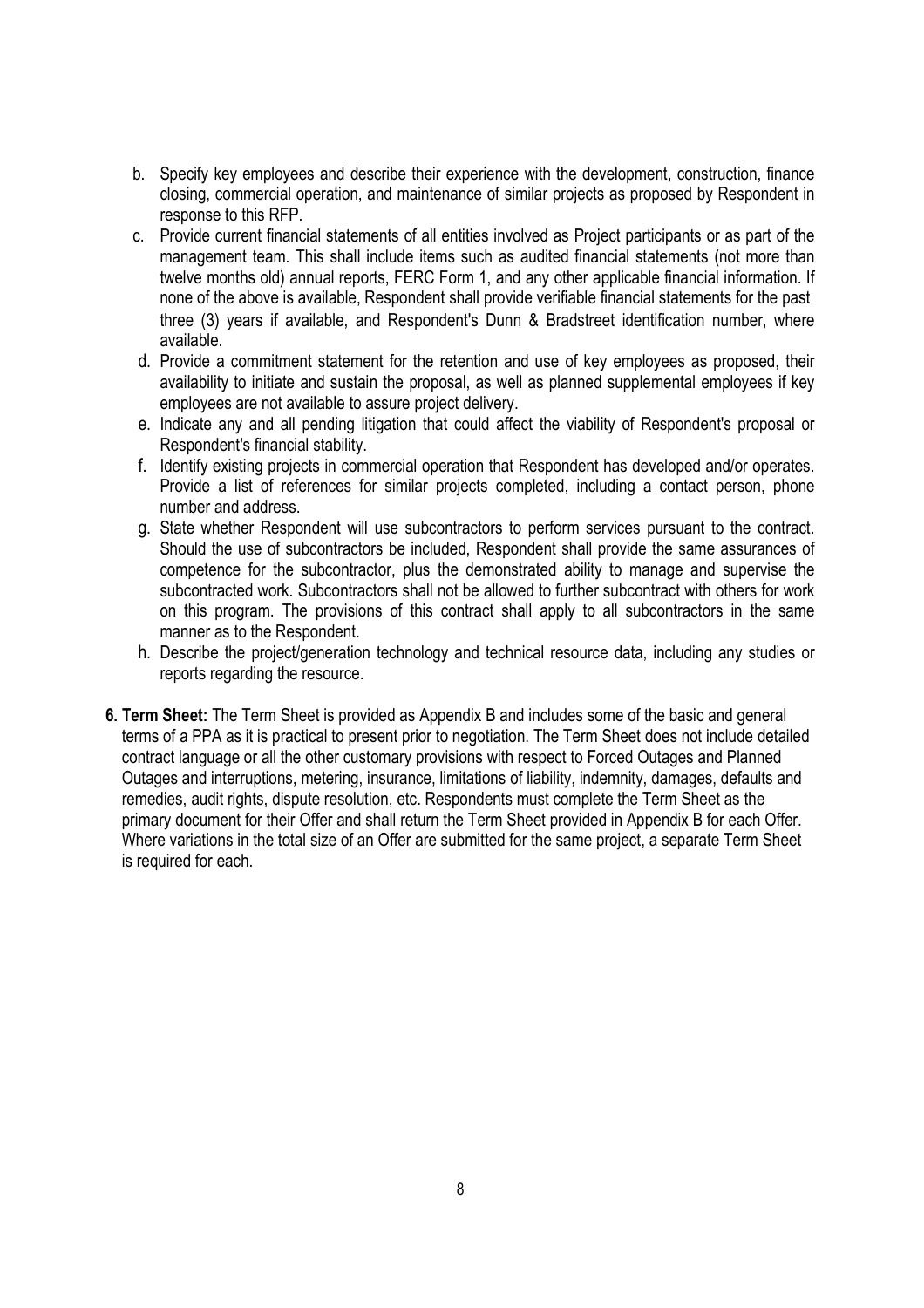#### **Terms and Conditions**

- 1. If selected, SCPPA and Participants desire to enter into exclusive negotiations with respondent as may be facilitated through an execution of a Letter of Intent (LOI), Exclusivity Agreement or other agreements.
- 2. SCPPA and Participants reserve the right to cancel this RFP at any time, reject any and all proposals and to waive irregularities, if any.
- 3. SCPPA and Participants shall determine in their sole discretion the value of any and/or all proposals including price and non-price attributes.
- 4. Proposals may be sub-divided or combined with other proposals, at SCPPA's and Participants' sole discretion.
- 5. SCPPA and Participants shall perform an initial screening evaluation to identify and eliminate any proposals that are, for example, not responsive to the RFP, do not meet the minimum requirements set forth in the RFP, are not economically competitive with other proposals, or are submitted by Respondents that lack appropriate creditworthiness, sufficient financial resources, or qualifications to provide dependable and reliable services for this RFP.
- 6. SCPPA and Participants reserve the right to submit follow up questions or inquiries to request clarification of information submitted and to request additional information from any one or more of the Respondents.
- 7. SCPPA and Participants reserve the right, without qualification and in their sole discretion, to accept or reject any or all proposals for any reason without explanation to the Respondent, or to make any award to that Respondent, who, in the opinion of SCPPA and Participants, will provide the most value to SCPPA and Participants.
- 8. SCPPA and Participants may decline to enter into any potential engagement agreement or contract with any Respondent, terminate negotiations with any Respondent, or to abandon the request for proposal process in its entirety.
- 9. Those Respondents who submit proposals agree to do so without legal recourse against SCPPA, or Participants, Member Agencies, and/or Participant Agencies; their directors; their officers; their employees; and their agents, for rejection of their proposal(s) or for failure to execute or act on their proposal for any reason.
- 10. SCPPA and Participants shall not be liable to any Respondent or party in law or equity for any reason whatsoever for any acts or omissions arising out of or in connection with this RFP.
- 11. SCPPA and Participants shall not be liable for any costs incurred by any Respondents in preparing any information for submission in connection with this RFP process or any and all costs resulting from responding to this RFP. Any and all such costs whatsoever shall remain the sole responsibility of the Respondent.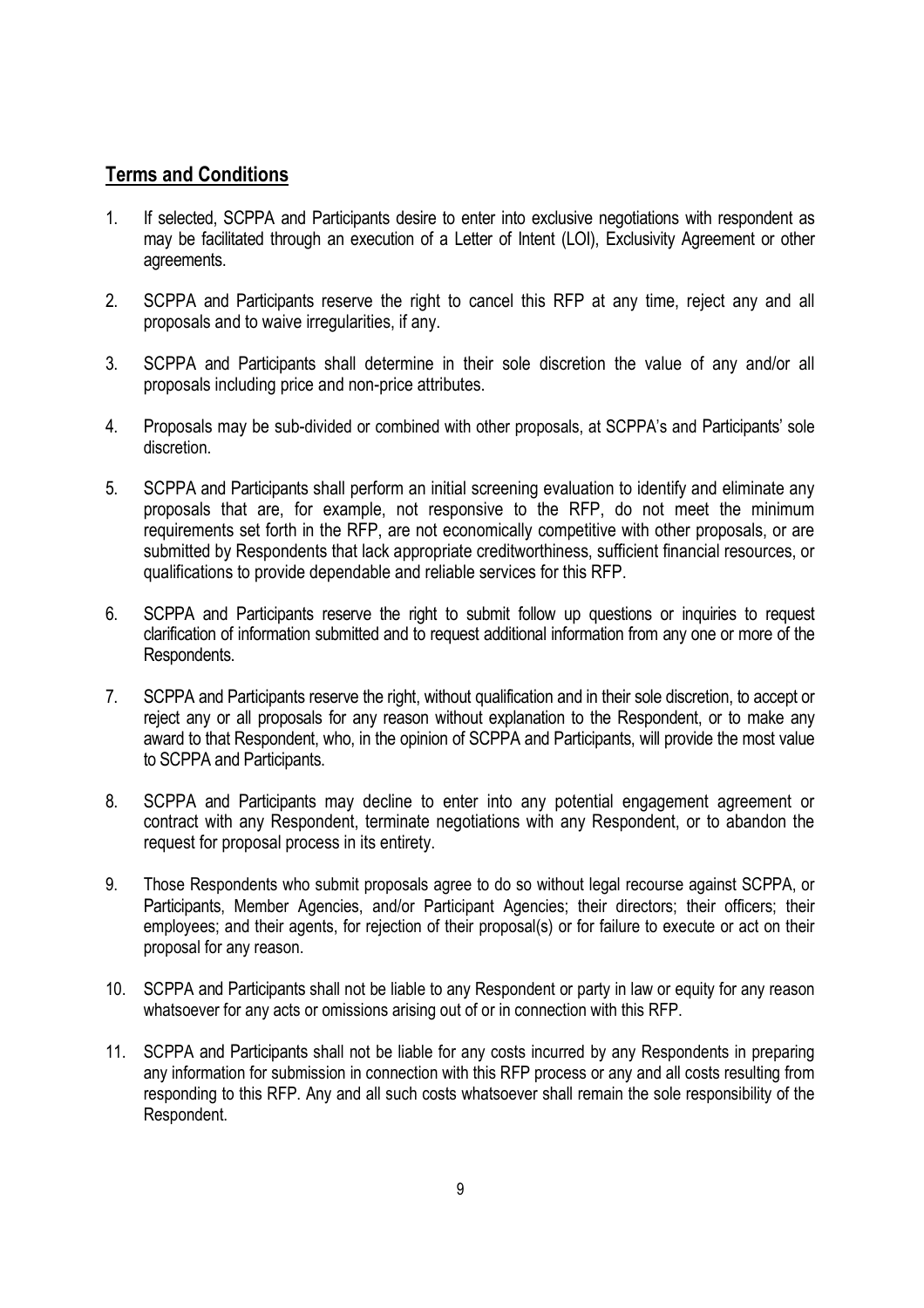- 12. SCPPA and Participants may require certain performance assurances from Respondents prior to entering into negotiations for work that may result from this RFP. Such assurances may potentially include a requirement that Respondents provide some form of performance security.
- 13. Prior to contract award, the successful Respondent may be asked to supply a detailed breakdown of the applicable overheads and fringe benefit costs that are part of the labor rates and other direct costs associated with the services to be performed.
- 14. Participants, either collectively or individually may contact Respondents to discuss or enter into negotiations regarding a proposal. Buyers are not responsible or liable for individual Participant's interactions with the Respondent which are not entirely conducted through SCPPA or at SCPPA's option or election to engage the Respondent as defined within the RFP.
- 15. Submission of a Proposal constitutes acknowledgement that the Respondent has read and agrees to be bound by the terms and specifications of this RFP and any addenda subsequently issued by SCPPA.
- 16. Information in this RFP is accurate to the best of SCPPA, and Participants' knowledge but is not guaranteed to be correct. Respondents are expected to complete all of their due diligence activities prior to entering into any final contract negotiations with Buyers.
- 17. SCPPA and Participants reserve the right to enter into an agreement with more than one Respondent, to choose not to contract with any Respondent with respect to one or more categories of services, and to choose to suspend this RFP or to issue a new RFP that would supersede and replace this RFP.
- 18. SCPPA and Participants reserve the right to negotiate definitive agreements including but not limited to PPAs and other agreements with a Respondent with any and all terms and conditions that Buyers and/or its Participants deem appropriate or desirable, whether or not such terms or conditions are specifically set forth in this RFP.
- 19. SCPPA and Participants anticipate that any PPA resulting from this RFP will be executed by Seller and Buyers. Any agreement is expressly subject to the following:
	- (i) Execution of a PPA with all Buyers.

(ii) Approval individually by the governing body of each Participant, and in the case of SCPPA, the approval by its Board of Directors. The processes for approvals by all Participants could take up to 6 months from the time of conclusion of PPA negotiations.

#### **Additional Requirements for Proposal**

- 1. **Consideration of Responses:** Submitted proposals shall be prepared simply and economically, without the inclusion of unnecessary promotional materials. Respondents shall not submit Proposals in hardcopy form.
- 2. **Insurance, Licensing, or other Certification:** If selected, the Respondent will be required to maintain sufficient insurance, licenses, or other required certifications for the type of work being performed.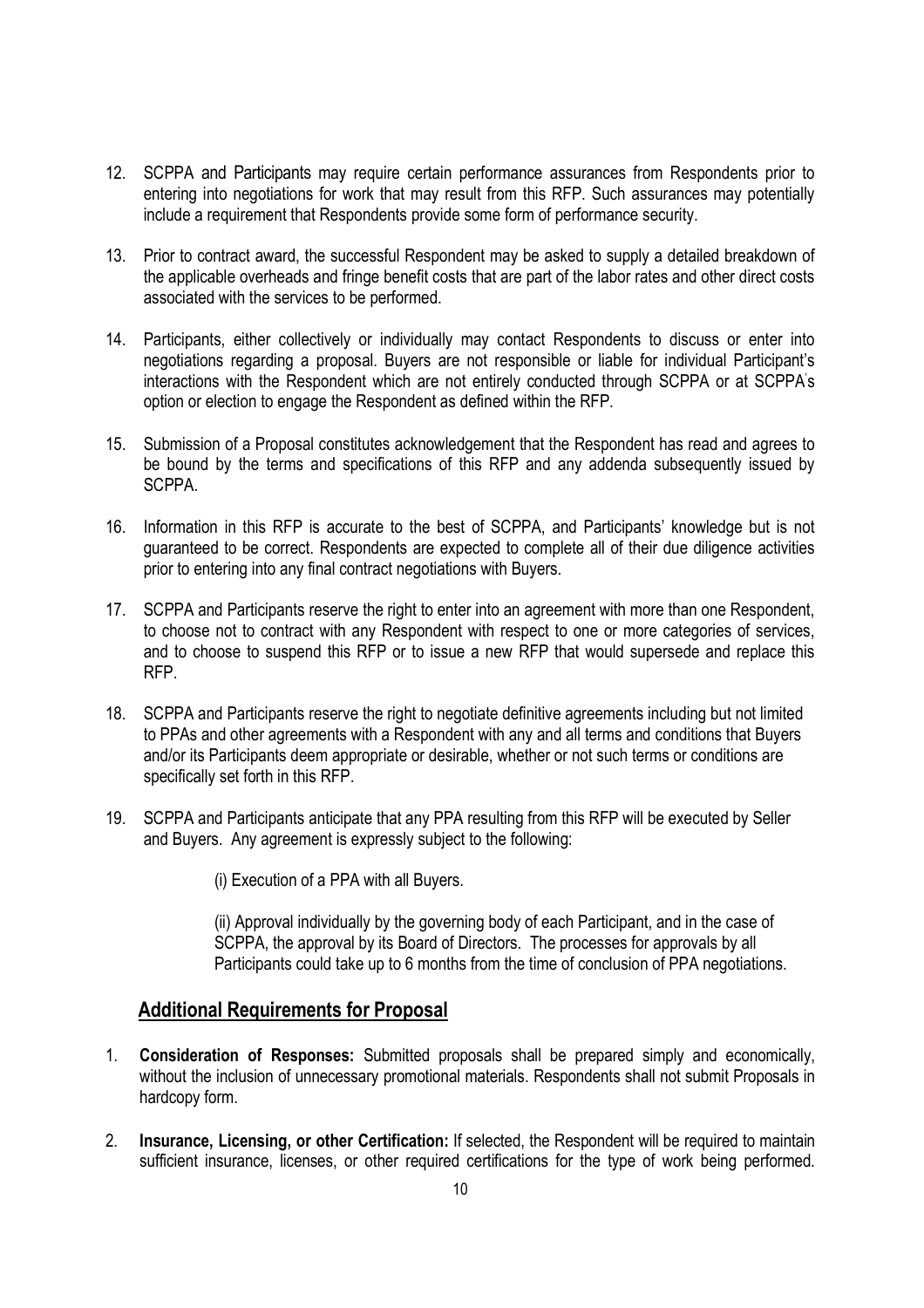SCPPA or Participants may require specific insurance coverage to be established and maintained during the course of work and as a condition of award or continuation of contract.

- 3. **Non-Discrimination/Equal Employment Practices/Affirmative Action Plan:** If selected, the Respondent and each of its known subcontractors may be required to complete and file an acceptable Affirmative Action Plan. The Affirmative Action Plan may be set forth in the form required as a business practice by the Department of Water and Power of the City of Los Angeles which is SCPPA's largest Member.
- 4. **Prevailing Wage Rates:** If selected, the Respondent will be required to conform to prevailing wage rates when applicable to the work being performed. Workers in California shall be paid not less than prevailing wages pursuant to determinations of the Director of Industrial Relations as applicable in accordance with the California Labor Code. To access the most current information on effective determination rates, Respondent shall contact:

Department of Industrial Relations Division of Labor Statistics and Research PO Box 420603, San Francisco, CA 94142-0603 Division Office Telephone: (415) 703-4780 Prevailing Wage Unit Telephone: (415) 703-4774 Web: http://www.dir.ca.gov/dlsr/DPreWageDetermination.htm

- 5. **Child Support Policy:** If selected, Respondent may be required to comply with the City of Los Angeles Ordinance No. 172401, which requires all contractors and subcontractors performing work to comply with all reporting requirements and wage earning assignments and wage earning assignments relative to court ordered child support.
- 6. **Supplier Diversity:** Respondents may be required to take reasonable steps to ensure that all available business enterprises, including Small Business Enterprises (SBEs), Disadvantaged Business Enterprises (DBEs), Women-Owned Business Enterprises (WBEs), Minority-Owned Business Enterprises (MBEs), Disabled Veteran Business Enterprises (DVBEs), Lesbian, Gay, bisexual, or Transgender Business Enterprise (LGBTBE) and other Business Enterprises (OBEs), have an equal opportunity to compete for and participate in the work being requested by this RFP. Efforts to obtain participation of these business enterprises may reasonably be expected to produce a twenty-five percent (25%) participation goal for SBEs and three percent (3%) for DVBEs. For the purpose of this RFP, SCPPA's Supplier Diversity program is modeled after that of the Los Angeles Department of Water and Power. Further information concerning the Supplier Diversity Program may be obtained from the Supply Chain Services Division of the Los Angeles Department of Water and Power.
- 7. **Equal Benefits Ordinance:** If selected, the Respondent may be required to comply with the City of Los Angeles requirements of the Equal Benefits Ordinance ("EBO"), codified at Los Angeles Administrative Code ("LAAC") §10.8.2.1, which requires the Respondent who provide benefits to employees with spouses to provide the same benefits to employees with domestic partners.
- 8. **Contractor Responsibility Ordinance:** If selected, the Respondent may be required to comply with the City of Los Angeles requirements of the Contractor Responsibility Ordinance ("CRO"), codified at Los Angeles Administrative Code ("LAAC") §10.40 et seq., which requires the Respondent and each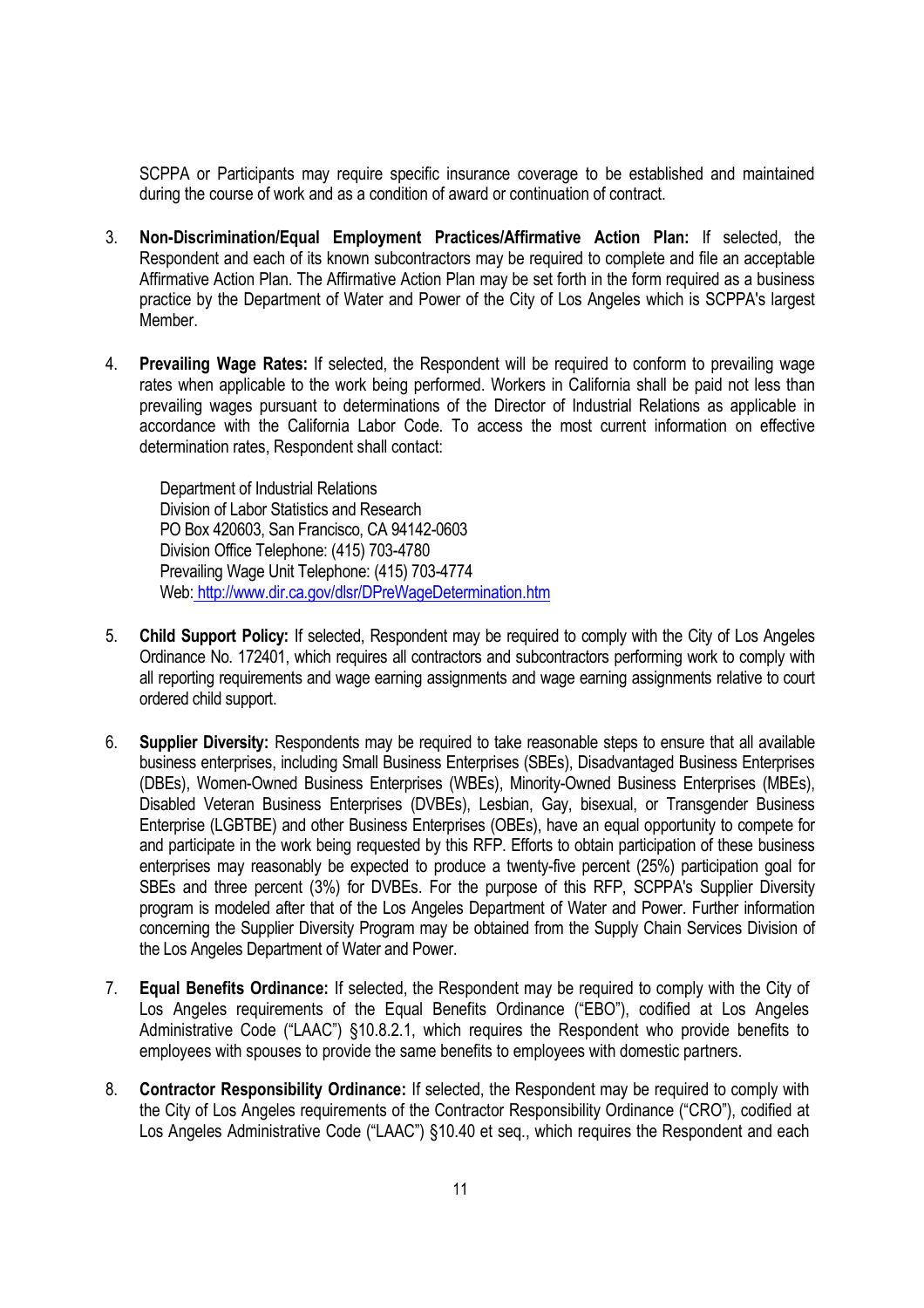of its subcontractors to comply with all federal, state, and local laws regarding health and safety, labor and employment, wage and hours, and licensing laws, which affect employees.

- 9. **Sweat-Free Procurement Ordinance:** If selected, the Respondent may be required to comply with the requirements of the Sweat-Free Procurement Ordinance ("SFPO"), codified at LAAC §10.43 et seq., which requires the Respondent and each of its subcontractors to shun sweatshop practices and adhere to workplace and wage laws.
- 10. **Iran Contracting Act of 2010:** If selected, the Respondent may be required to comply with California Public Contract Code Sections 2200-2208, wherein all bidders submitting proposals for, entering into, or renewing contracts with Buyer for goods and services estimated at one million dollars (\$1,000,000) or more are required to complete, sign, and submit the "Iran Contracting Act of 2010 Compliance Affidavit".
- 11. **Los Angeles Municipal Lobbying Ordinance:** If selected, the Respondent may be required to comply with the requirements and prohibitions established in the Los Angeles Municipal Lobby Ordinance if the Respondent qualifies as a lobbying entity under Los Angeles Municipal Code Section 48.02.
- 12. **SCPPA-Furnished Property:** SCPPA or a Participant's utility drawings, specifications, and other media furnished for the Respondent's use shall not be furnished to others without written authorization from SCPPA or the applicable Participant(s).
- 13. **Contractor-Furnished Property:** Upon completion of all work under any agreement developed as a result of this RFP, ownership and title to reports, documents, drawings, specifications, estimates, and any other document produced as a result of the agreement shall automatically be vested to SCPPA and Participants and no further agreement will be necessary for the transfer of ownership to SCPPA and Participants. SCPPA and Participants has the sole right to distribute, reproduce, publish, license, or grant permission to use all or a portion of the deliverable documentation, work product or presentations as it determines in its sole discretion.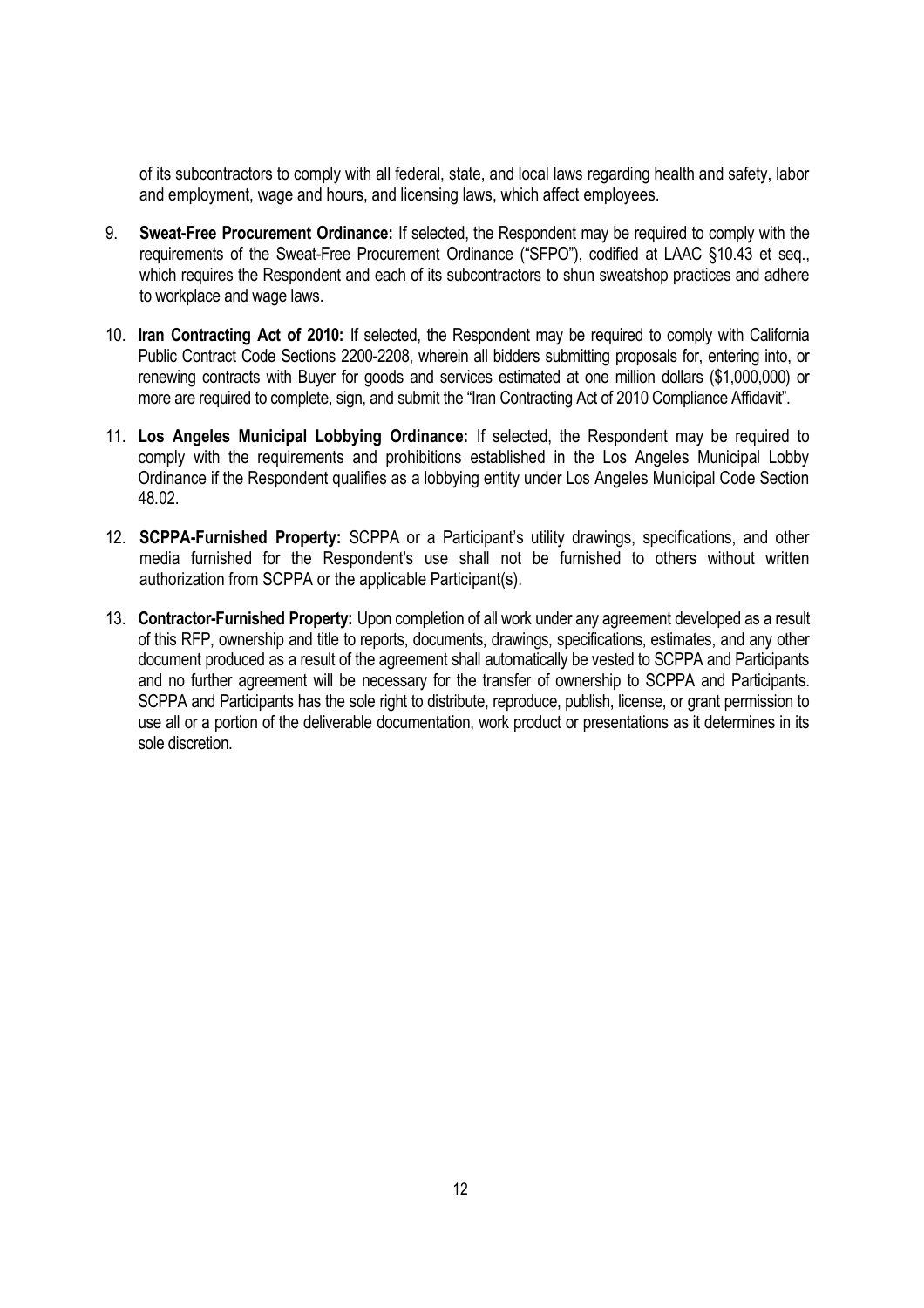#### **APPENDICES**

- **APPENDIX A DEFINITION OF TERMS**
- **APPENDIX B BIOMASS POWER PURCHASE AGREEMENT TERM SHEET**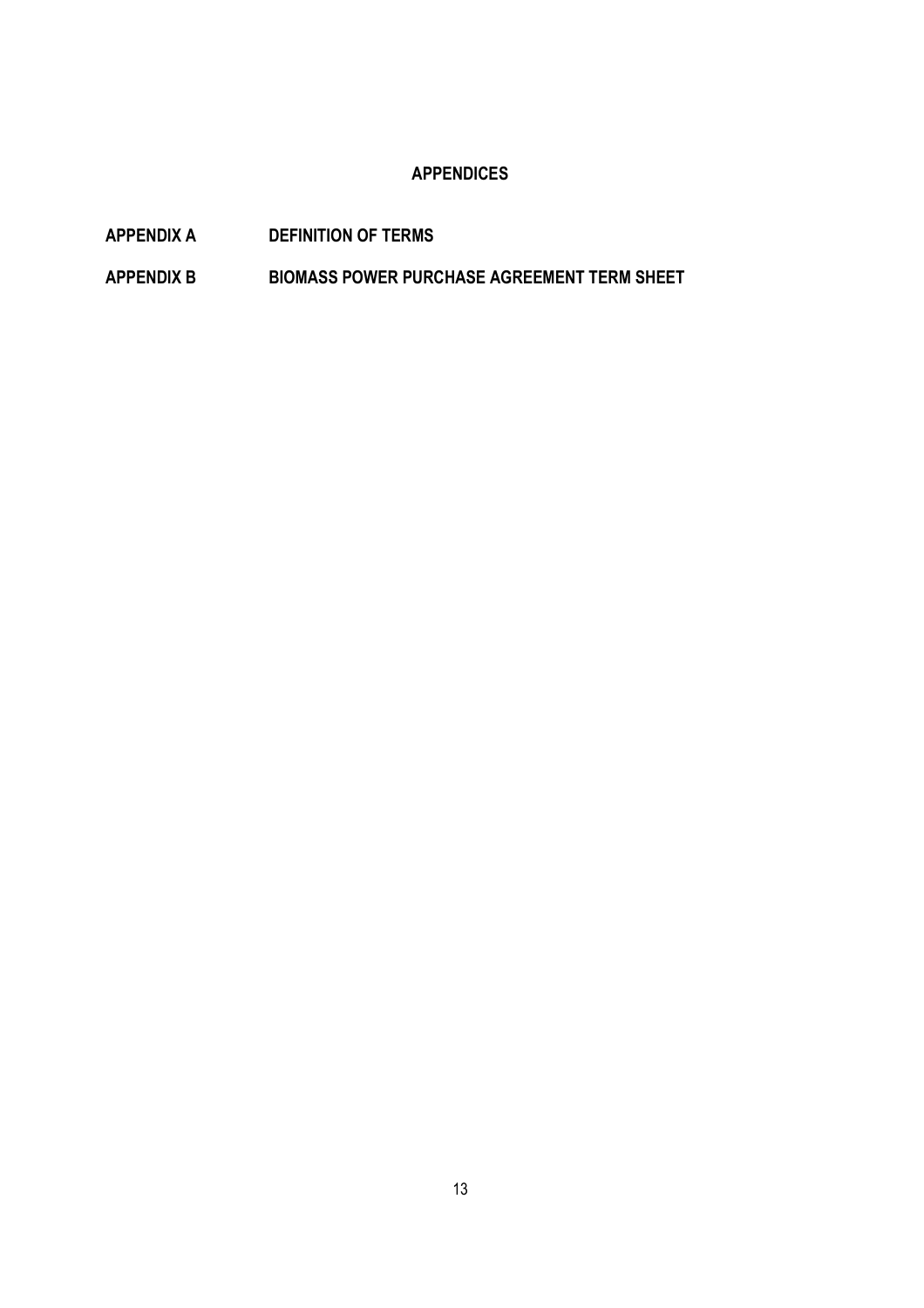#### **APPENDIX A**

#### **DEFINITION OF TERMS**

As-Available Energy: Energy for which seller is obligated to deliver whenever it can be produced by the plant.

Buyers: SCPPA, MID, SMUD, TID.

CAISO: The California Independent System Operator Corporation or its successor.

California Energy Commission (CEC): The agency responsible for certifying eligible renewable resources and tracking the procurement of such resources.

California Renewable Portfolio Standard: (or Renewable Portfolio Standard, RPS): The standard, codified in Public Utilities Code (PUC) Sections 399.11 through 399.30, and Public Resources Code (PRC) Sections 25740 through 25751, as may be amended from time to time.

Capacity: The instantaneous ability of a generator to produce Energy (real power) at a specified output. Capacity is measured in megawatts ("MW") AC or kilowatts ("kW") AC.

Capacity Attributes: Any current or future defined characteristic, certificate, tag, credit, or ancillary service attribute, whether general in nature or specific as to the location or any other attribute of the Facility, intended to value any aspect of the Contract Capacity of the Facility to produce energy or ancillary services, including, but not limited to, any accounting construct so that the full output of the Facility may be counted toward a Resource Adequacy requirement or any other measure by an entity invested with the authority under federal or state law, to require Buyers to procure, or to procure at Buyers' expense, Resource Adequacy or other such products.

Contract Capacity: The amount of the Project's capacity sold by Seller to Buyers hereunder. Contract Capacity is measured at the Delivery Point and is net of any Station Service Loads, any applicable Facility step-up transformer losses, and where applicable, transmission and distribution losses up to the Delivery Point.

Contract Price: The price (\$/MWh) paid by Buyers to Seller for Energy, Capacity, Capacity Attributes, and Environmental Attributes delivered from the Facility.

Delivery Start Date: The date on which Product deliveries begin, which is the start of the Delivery Term.

Delivery Term: The period of the Agreement from the Delivery Start Date through the full term of the Agreement.

Eligible Renewable Energy Resource (or "ERR): An Eligible Renewable Energy Resource as defined in California Public Utilities Code Section 399.12 and California Public Resources Code Section 25741, as either code may be amended or supplemented from time to time, that generates eligible renewable energy resource electricity products that meet the criteria of California Public Utilities Code Section 399.16(b)(1).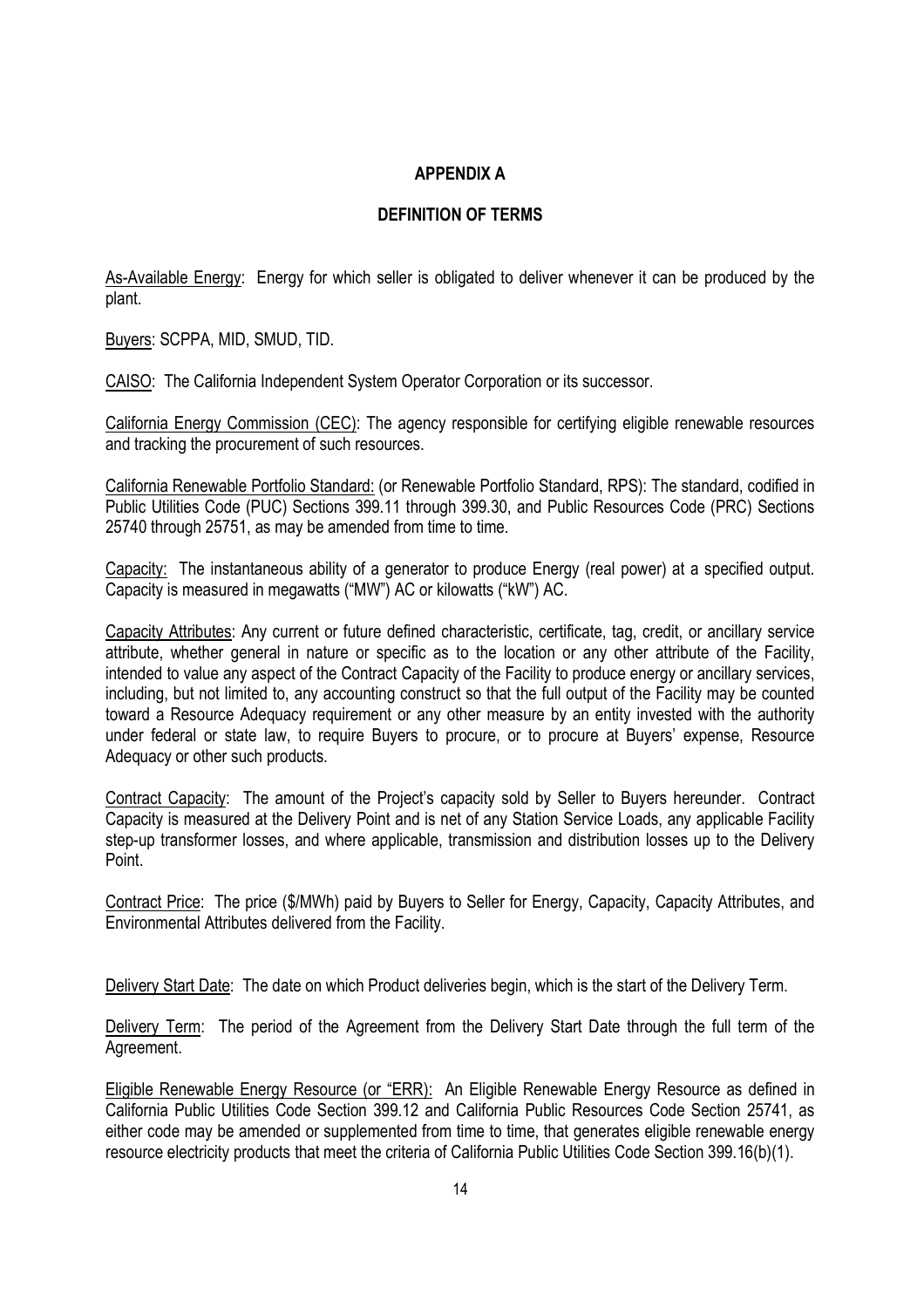Energy: Electrical power to do work, delivered with the voltage and quality required by the applicable transmission service provider, and measured in megawatt-hours ("MWh") or kilowatt-hours ("kWh").

Environmental Attributes: All Environmental Attributes and Green Attributes, as those terms are defined in D.08-08-028 of the California Public Utilities Commission, as may be amended, and all renewable energy credits as that term is defined under section 399.12 of the California Public Utilities Code, as may be amended, all Renewable and Environmental Attributes as defined by WREGIS, as well as any credits, carbon benefits, carbon emission reductions, carbon offsets or allowances, howsoever entitled, attributed to the electrical energy produced at the Facility recognized under Assembly Bill 32 Global Warming Solutions Act of 2006, as may be amended.

Facility (Facilities): The electric generators and associated equipment of the Project from which the Energy, Capacity, Capacity Attributes, and Green Attributes delivered or scheduled hereunder shall be generated.

FERC: The Federal Energy Regulatory Commission or any successor government agency.

Green Attributes: Shall mean the same as Environmental Attributes

GWh (Gigawatt-hours): A unit of energy measurement corresponding to 1,000 megawatt-hours.

Interconnection Agreement: The agreement(s) Seller enters into to connect the Facility to the grid for the purpose of delivering Product to the Point of Delivery.

Maximum Hourly Energy Delivery: The maximum energy (MWH) that Buyers will make payment for in any hour which is equal to Contract Capacity \* 1 hour.

MWh (Megawatt-hours): A unit of energy measurement corresponding to 1,000 kilowatt-hours.

NERC: The North American Electric Reliability Corporation, or any successor organization.

NERC Holidays: Days that NERC establishes as holidays for electric energy trading.

Offer(s): Respondent's written submittal response to the RFO.

Participants: Anaheim Public Utilities (APU), Imperial Irrigation District (IID), Los Angeles, Department of Water and Power (LADWP), Riverside Public Utilities (RPU), Modesto Irrigation District (MID), Sacramento Municipal Utility District (SMUD), and Turlock Irrigation District (TID).

Party/Parties: Buyers and Seller are referred to individually as a "Party" and collectively as "Parties."

Peak Reliability (Peak): The entity that fulfills the duties of the Reliability Coordinator, as defined by the NERC, and as delegated by the WECC, for its Reliability Coordinator Area in the western United States and western Canada, or any successor organization.

Point of Delivery (POD): The specified physical point at which the title to power and associated attributes transfers from Seller to Buyers.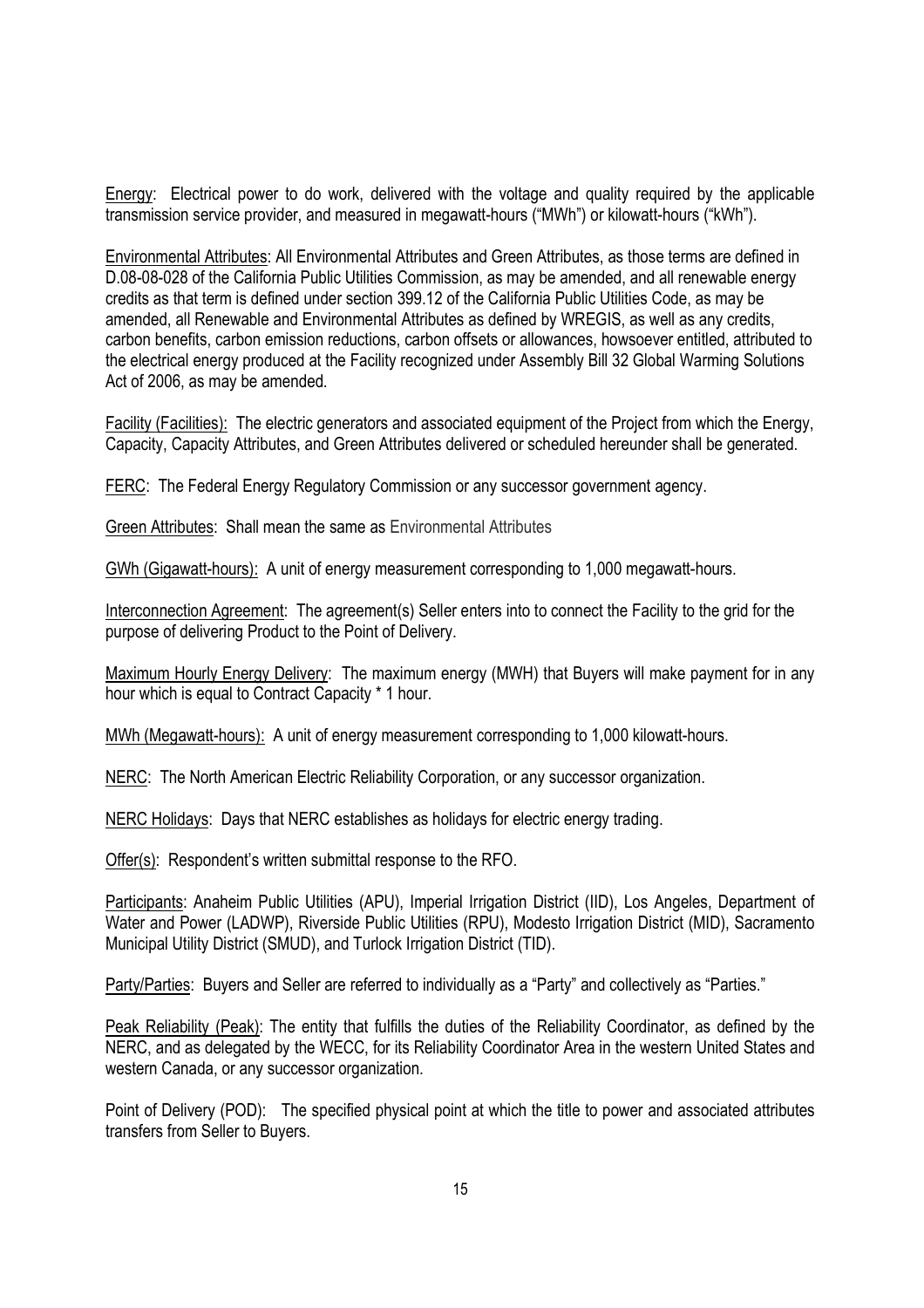Power Purchase Agreement (PPA): A contract executed between Buyers and the Seller wherein the Seller delivers the Products to Buyers, which Buyers accept and pay for under the terms of the PPA.

Portfolio Content Category 1 (PCC-1): Renewable energy comprised of Energy and Environmental Attributes meeting the criteria definition referenced by the CEC Renewables Portfolio Standard (RPS) Eligibility Guidebook, for Portfolio Content Category 1, as may be amended or supplemented from time to time, and meeting any applicable regulations promulgated by the CEC for local publicly owned electric utilities (POU Regulations).

Products: The Energy, Capacity, Capacity Attributes, and Environmental/Green Attributes which are generated by the Facility and delivered to the Delivery Point under a Power Purchase Agreement.

Project: The electric generators and associated equipment from which the Energy, Capacity, Capacity Attributes, and Green Attributes delivered or scheduled hereunder shall be generated.

Proposal: Any submittal by a Respondent replying to this RFO.

Renewable Energy Credit ("REC"): A certificate of proof issued by WREGIS (WREGIS Certificate) that an ERR has generated one megawatt hour (MWh or 1,000 kWh) of electricity. A REC shall also have the same meaning as in California Public Utilities Code Section 399.12(h). Currently RECs are used to convey Environmental/Green Attributes associated with electricity production by a renewable energy resource. For purposes of this Agreement, the term REC shall be synonymous with bundled or unbundled renewable energy credit, tradable renewable energy certificates. WREGIS certificate, or any other term used to describe the documentation that evidences the renewable and Environmental/Green Attributes associated with electricity production by an Eligible Renewable Energy Resource.

Resource Adequacy: A requirement by a governmental authority or in accordance with its FERC-approved tariff, or a policy approved by a local regulatory authority, that is binding upon either Party and that requires such Party procure a certain amount of electric generating Capacity.

Respondent(s): The entity or entities responding to this RFP.

Renewable Portfolio Standard (RPS) – See California Renewable Portfolio Standard.

RPS Certification: A certification by the CEC that the Facility is eligible for the purposes of the California Renewable Portfolio Standard, and that all Energy produced by the Facility, net of Station Service Load, qualifies as generation from an Eligible Renewable Energy Resource.

Schedule: Any schedule for the delivery, production or use of Energy, Capacity, and/or transmission that is in compliance with NERC Scheduling (NERC tagging) requirements and, if required for submission to the CAISO, also meets the requirements for a CAISO Schedule.

Scheduling: The act of producing, or relating to the production of, a Schedule for the delivery, production or use of Energy, Capacity, and/or transmission that is in compliance with NERC Scheduling (NERC tagging) requirements.

Scheduling Coordinator: An entity authorized to submit to the CAISO a balanced generation or demand Schedule on behalf of one or more generators, and/or one or more end-user customers.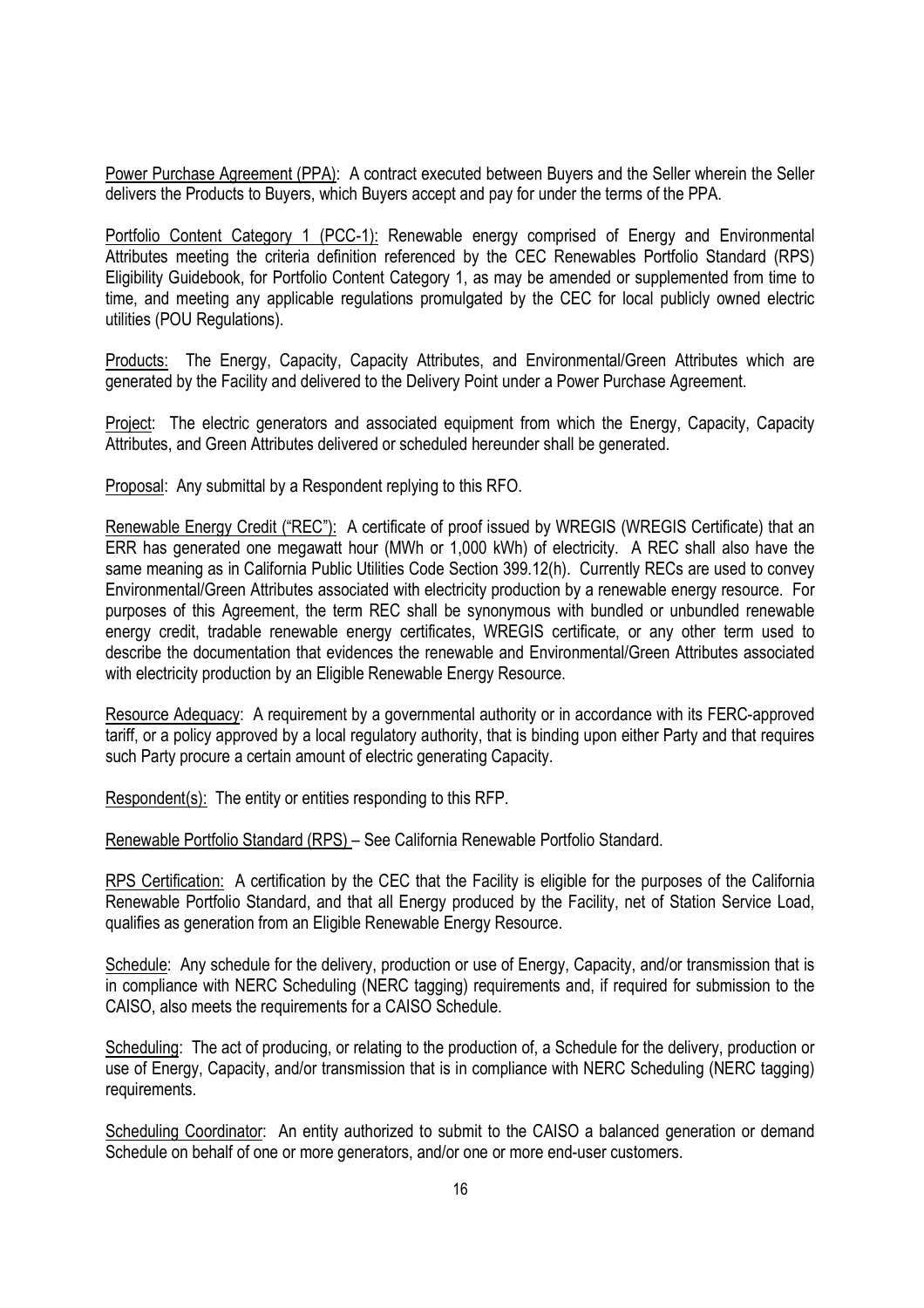Request For Proposals ("POU RFP"): This Request for Proposals.

Station Service Load: The electrical loads associated with the operation and maintenance of the Facility that may at times be supplied from the Facility Energy.

Term Sheet: The Power Purchase Agreement Term Sheet attached to this RFO (Appendix A), or any mutually agreed modification of such document.

WECC: The Western Electricity Coordinating Council, the regional entity responsible for coordinating and promoting bulk electric system reliability in the western United States and western Canada, or any successor organization.

WREGIS: The Western Renewable Energy Generation Information System, sponsored by WECC and utilized by the CEC for tracking the generation and transfer of RECs, or any successor renewable energy tracking system sponsored by WECC and utilized by the CEC for implementing California's RPS, including tracking the generation and transfer of REC's.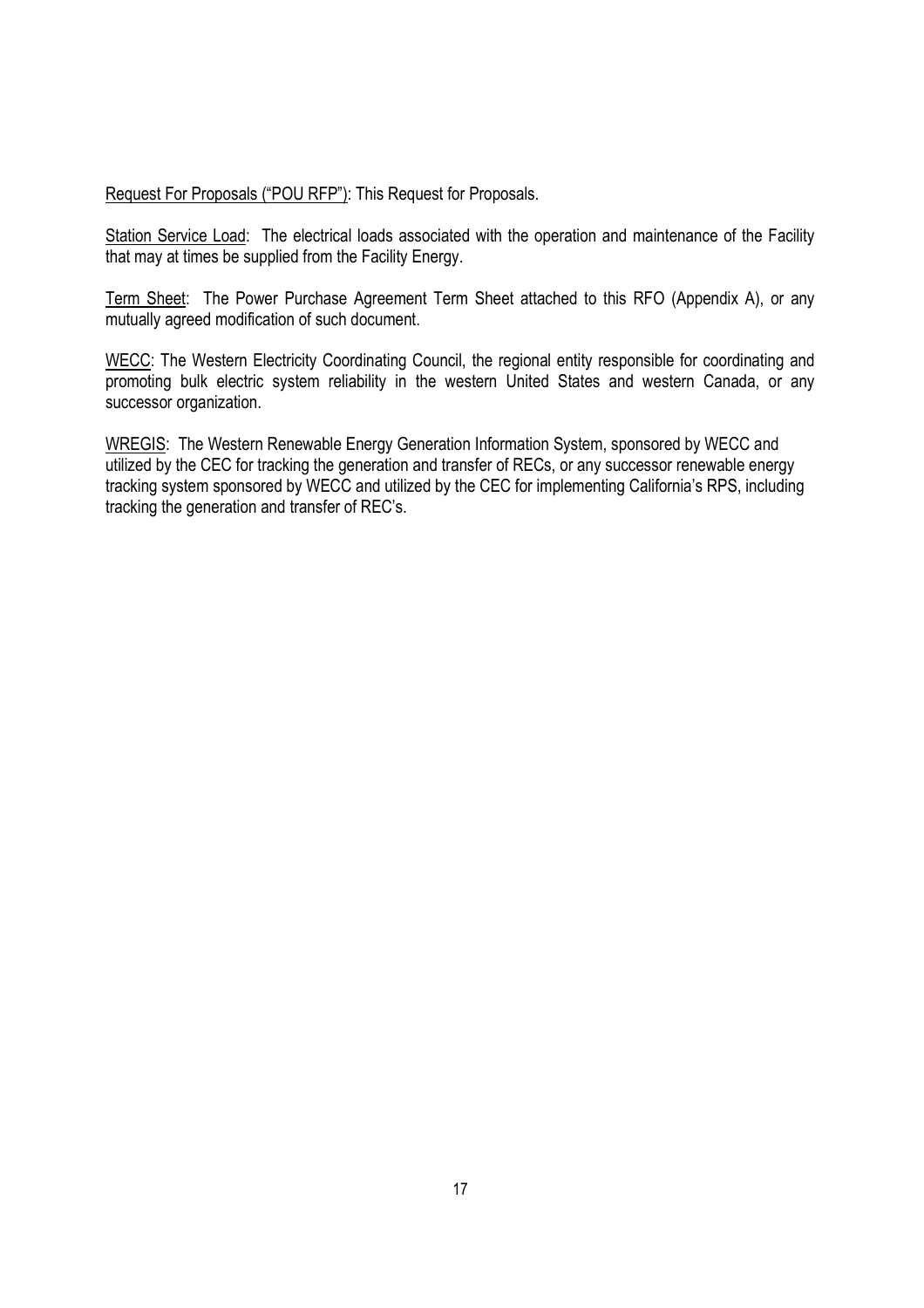#### **APPENDIX B**

# **BIOMASS POWER PURCHASE AGREEMENT TERM SHEET**

| 1. General Terms                                         |                                                                                                                                                                                                                                                                                                                                                                                                                                                                                                                                                                                                                                                                                                                                                                      |  |
|----------------------------------------------------------|----------------------------------------------------------------------------------------------------------------------------------------------------------------------------------------------------------------------------------------------------------------------------------------------------------------------------------------------------------------------------------------------------------------------------------------------------------------------------------------------------------------------------------------------------------------------------------------------------------------------------------------------------------------------------------------------------------------------------------------------------------------------|--|
| <b>Seller</b>                                            | [Seller's full legal name and state of incorporation.]                                                                                                                                                                                                                                                                                                                                                                                                                                                                                                                                                                                                                                                                                                               |  |
| <b>Buyers</b>                                            | Southern California Public Power Authority (on behalf of four of its Member<br>Agencies), SMUD, MID, and TID                                                                                                                                                                                                                                                                                                                                                                                                                                                                                                                                                                                                                                                         |  |
| <b>Project</b>                                           | Provide the name of the project proposed to supply power under a PPA, with location<br>information, as well as original commercial operation date, and nominal or nameplate<br>capacity.                                                                                                                                                                                                                                                                                                                                                                                                                                                                                                                                                                             |  |
| <b>Product</b>                                           | Product shall include Energy, Capacity, Ancillary Services Attributes, Environmental<br>Attributes (including but not limited to Renewable Energy Credits (RECs)), and, if or<br>where applicable and to the extent reasonably available to provide to Buyers at no<br>additional cost to Seller, Resource Adequacy (RA) Capacity and other rights<br>associated with RA Requirements, in each case which are or can be produced by or<br>associated with generation from the Project. Product must count in Buyers'<br>Renewables Portfolio Standard (RPS) portfolios as a Product Content Category One<br>(PCC 1) resource, as defined by the California Energy Commission (CEC) RPS<br>Eligibility Guidebook and allow Buyers to meet the requirements of SB 859. |  |
| <b>RPS Certification</b>                                 | Seller shall maintain RPS Certification of the Facility with the CEC at its own expense<br>throughout the Delivery Term.<br>Product must count in Buyers' RPS portfolio as a Portfolio Content Category 1 (PCC-<br>1) resource, as defined by the California Energy Commission (CEC) RPS Eligibility<br>Guidebook.                                                                                                                                                                                                                                                                                                                                                                                                                                                   |  |
| <b>WREGIS</b>                                            | Documentation of Environmental Attributes shall be done using WREGIS where<br>Seller will transfer all Renewable Energy Credits to Buyers on a pro-rata basis equal<br>to the energy sold to each Buyer. Seller is responsible for all costs and fees<br>associated with registering the Facility with WREGIS, maintaining registration, and<br>transferring certificates.                                                                                                                                                                                                                                                                                                                                                                                           |  |
| <b>Emissions</b><br>Performance<br><b>Standard (EPS)</b> | Seller warrants that the Facility will be EPS compliant in accordance with SB 1368.                                                                                                                                                                                                                                                                                                                                                                                                                                                                                                                                                                                                                                                                                  |  |
| <b>Transaction Details</b><br>2.                         |                                                                                                                                                                                                                                                                                                                                                                                                                                                                                                                                                                                                                                                                                                                                                                      |  |
| <b>Contract Capacity</b>                                 | MW of contract capacity to the Buyers, allocated pro-rata as<br>Seller will sell<br>follows:                                                                                                                                                                                                                                                                                                                                                                                                                                                                                                                                                                                                                                                                         |  |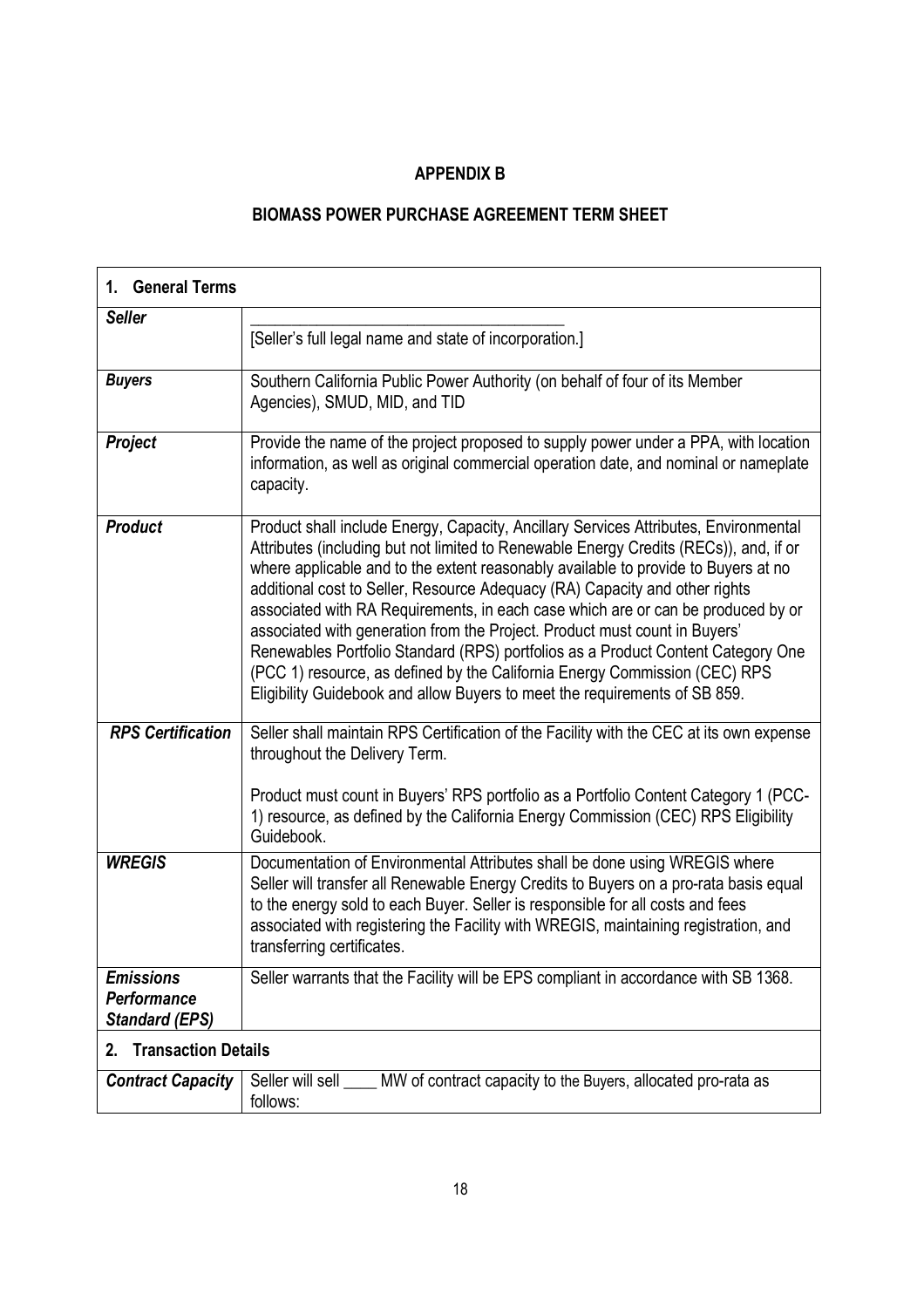|                                                        | <b>POU</b>                                                                                                                                                                                                                                                                                                                                                                                                                            | <b>POU Pro Rata</b><br>Shares, % | <b>Proposed Contract</b><br>Capacity, MW |  |
|--------------------------------------------------------|---------------------------------------------------------------------------------------------------------------------------------------------------------------------------------------------------------------------------------------------------------------------------------------------------------------------------------------------------------------------------------------------------------------------------------------|----------------------------------|------------------------------------------|--|
|                                                        | Modesto Irrigation District                                                                                                                                                                                                                                                                                                                                                                                                           | 5.52%                            |                                          |  |
|                                                        | Southern California Public Power Authority Entities                                                                                                                                                                                                                                                                                                                                                                                   |                                  |                                          |  |
|                                                        | <b>Anaheim Public Utilities</b>                                                                                                                                                                                                                                                                                                                                                                                                       | 4.48%                            |                                          |  |
|                                                        | <b>Imperial Irrigation District</b>                                                                                                                                                                                                                                                                                                                                                                                                   | 8.28%                            |                                          |  |
|                                                        | Los Angeles Department of Water and Power                                                                                                                                                                                                                                                                                                                                                                                             | 49.31%                           |                                          |  |
|                                                        | Riverside Public Utilities                                                                                                                                                                                                                                                                                                                                                                                                            | 4.48%                            |                                          |  |
|                                                        | Sacramento Municipal Utility District                                                                                                                                                                                                                                                                                                                                                                                                 | 23.45%                           |                                          |  |
|                                                        | Turlock Irrigation District                                                                                                                                                                                                                                                                                                                                                                                                           | 4.48%                            |                                          |  |
|                                                        | <b>Total</b>                                                                                                                                                                                                                                                                                                                                                                                                                          | 100.00%                          | .00                                      |  |
| <b>Expected Annual</b><br><b>Generation</b>            | <b>MWhs</b>                                                                                                                                                                                                                                                                                                                                                                                                                           |                                  |                                          |  |
| <b>Delivery Start</b><br><b>Date</b>                   | Commencement of Deliveries shall be __________.                                                                                                                                                                                                                                                                                                                                                                                       |                                  |                                          |  |
| <b>Contract Term</b>                                   | The PPA shall have a Contract Term of five (5) years, commencing on the Delivery<br>Start Date.                                                                                                                                                                                                                                                                                                                                       |                                  |                                          |  |
| <b>Contract Price</b>                                  | \$/MWh                                                                                                                                                                                                                                                                                                                                                                                                                                |                                  |                                          |  |
| <b>Fuel Sources</b>                                    | Seller must certify the following:<br>At least 80 percent of the feedstock of an eligible facility, on an annual basis,<br>shall be a byproduct of sustainable forestry management, which includes<br>removal of dead and dying trees from Tier 1 and Tier 2 high hazard zones<br>and is not that from lands that have been clear cut.<br>At least 60 percent of this feedstock shall be from Tier 1 and Tier 2 high<br>hazard zones. |                                  |                                          |  |
| <b>Point of Delivery</b><br>(POD)                      | Specify the Delivery Point, as the appropriate CAISO generator PNode.<br>Indicate which pricing zone the Project is located in (i.e. SP-15, ZP-26, NP-15)                                                                                                                                                                                                                                                                             |                                  |                                          |  |
| <b>Credit Support</b><br>3.                            |                                                                                                                                                                                                                                                                                                                                                                                                                                       |                                  |                                          |  |
| <b>Seller</b>                                          | \$100/kW of Contract Capacity, posted pro-rata to Buyers based upon the factors for<br>allocating Contract Capacity                                                                                                                                                                                                                                                                                                                   |                                  |                                          |  |
| Other<br>4.                                            |                                                                                                                                                                                                                                                                                                                                                                                                                                       |                                  |                                          |  |
| <b>Scheduling</b><br>Coordinator,<br><b>Scheduling</b> | Buyers shall designate the Scheduling Coordinator for scheduling the Energy into the<br>CAISO at the Delivery Point. Seller shall be obligated to pay all Schedule<br>Coordination costs, including but not limited to, scheduling, congestion, and<br>settlement costs.                                                                                                                                                              |                                  |                                          |  |